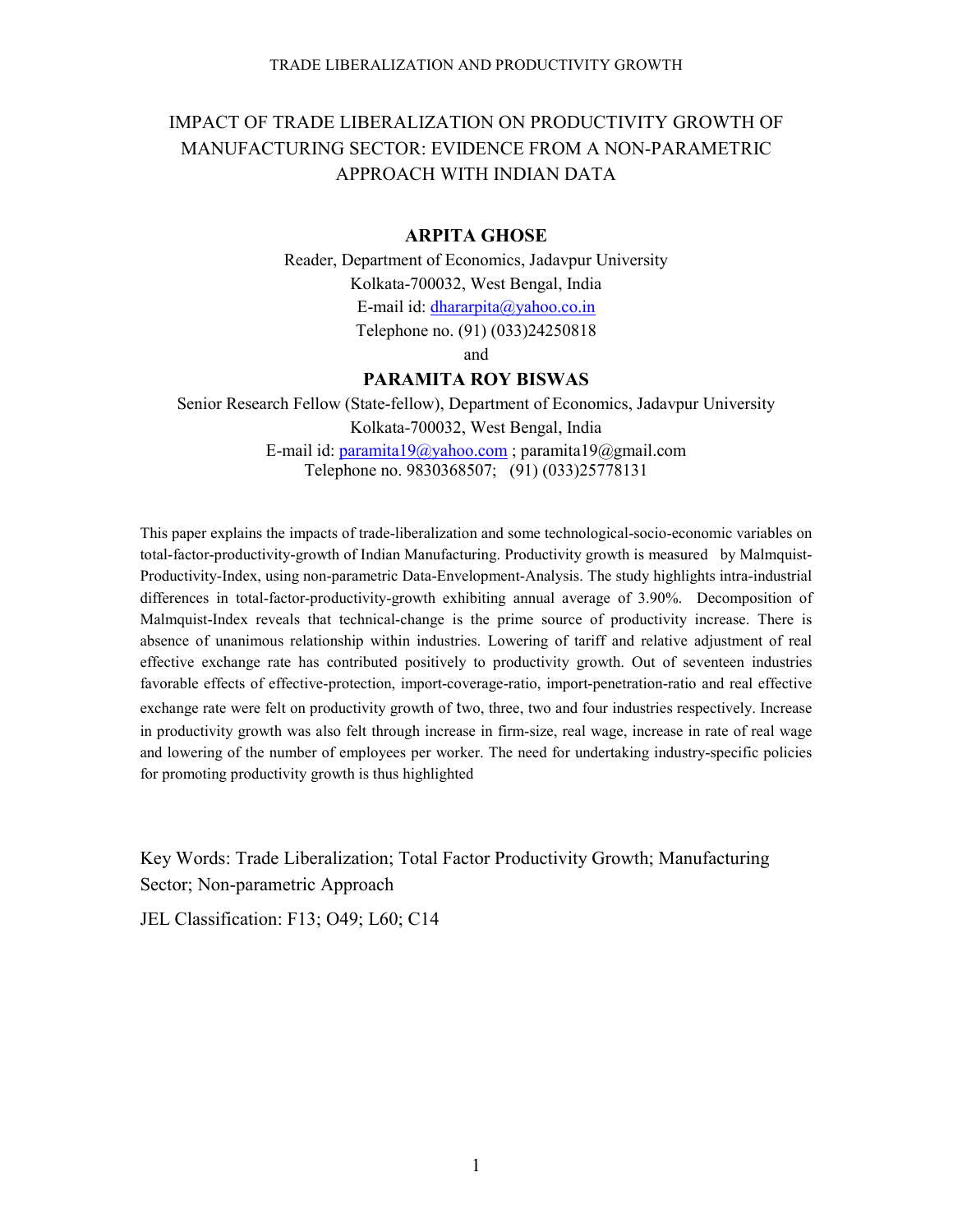## I. INTRODUCTION

Industry has a major role to play in the economic development of underdeveloped countries. Industrial development process should be designed properly to achieve economic development. For any country, which wants to perform in their industrial sector, needs to enhance its cost competitiveness by fostering Total Factor Productivity Growth (TFPG). Naturally measurement of the rate of Total Factor Productivity (TFP) changes in manufacturing industries and identifying the factors, which account for productivity changes, are of great interest- both in academic and practical senses.

Manufacturing industries in developing countries rely heavily on imported intermediate inputs and sophisticated technology. Availability of both these factors also plays a crucial role in the variation in productivity of concerned industry. Since 1991, India has adopted the policies of trade liberalization and significant changes have been made in industrial policies through various reform programs. A related question may be what is the impact of trade liberalization on TFPG of Indian manufacturing sector? Answer to this question is also very important for framing appropriate policies for boosting up industrial growth of India (a developing country) in the context of changed scenario. In the early phases of industrialization, the productivity in Indian manufacturing sector was limited by the Government policies, such as, the reservation of production( a large amount of production items for small scale sector), high custom tariff - distorting resource allocation and prohibiting Indian industry's ability to compete in the international market, shutting down industries in response to normal competitive market forces and various types of distortions created by the structure of domestic trade taxes and excise duties. However, the situation is gradually changing since 1991 due to the introduction of trade and import liberalization policies by Government of India. Over the years several measures were undertaken by them for boosting up the industrial productivity. Tariff rates have considerably been brought down; quantitative restrictions on imported goods have been removed to a great extent. These were adopted along with changes in technology-import policy, foreign direct investment policy, to make Indian industrial sector more efficient and productive, technologically sounder and an ablecompetitor in front of world market.

 Theoretically, favorable effects of import liberalization on TFPG of industrial productivity are supported. Positive effect of trade liberalization on TFPG of different manufacturing industries in India can be explained in several ways-(a) lowering of tariffs will provide to industrial firms cheaper availability of intermediate inputs, which will enable them to improve their productivity performance; (b) reduction in relative cost of imported capital goods will raise capital-labor ratio and embody sophisticated technology, thus enhancing TFPG; (c) openness to foreign competition may compel the industries to close their less-efficient firms and make existing firms technically more efficient; (d) increase in competitive pressure on industrial units under trade reforms policies will direct the industries to utilize the resources more efficiently; (e) right of entry to imported inputs and reform in real effective exchange rate along with different trade policies under liberalization help industrial sector to compete in export markets more effectively through increase in sales and gain in economies of scale which in turn resulted to growth in TFP.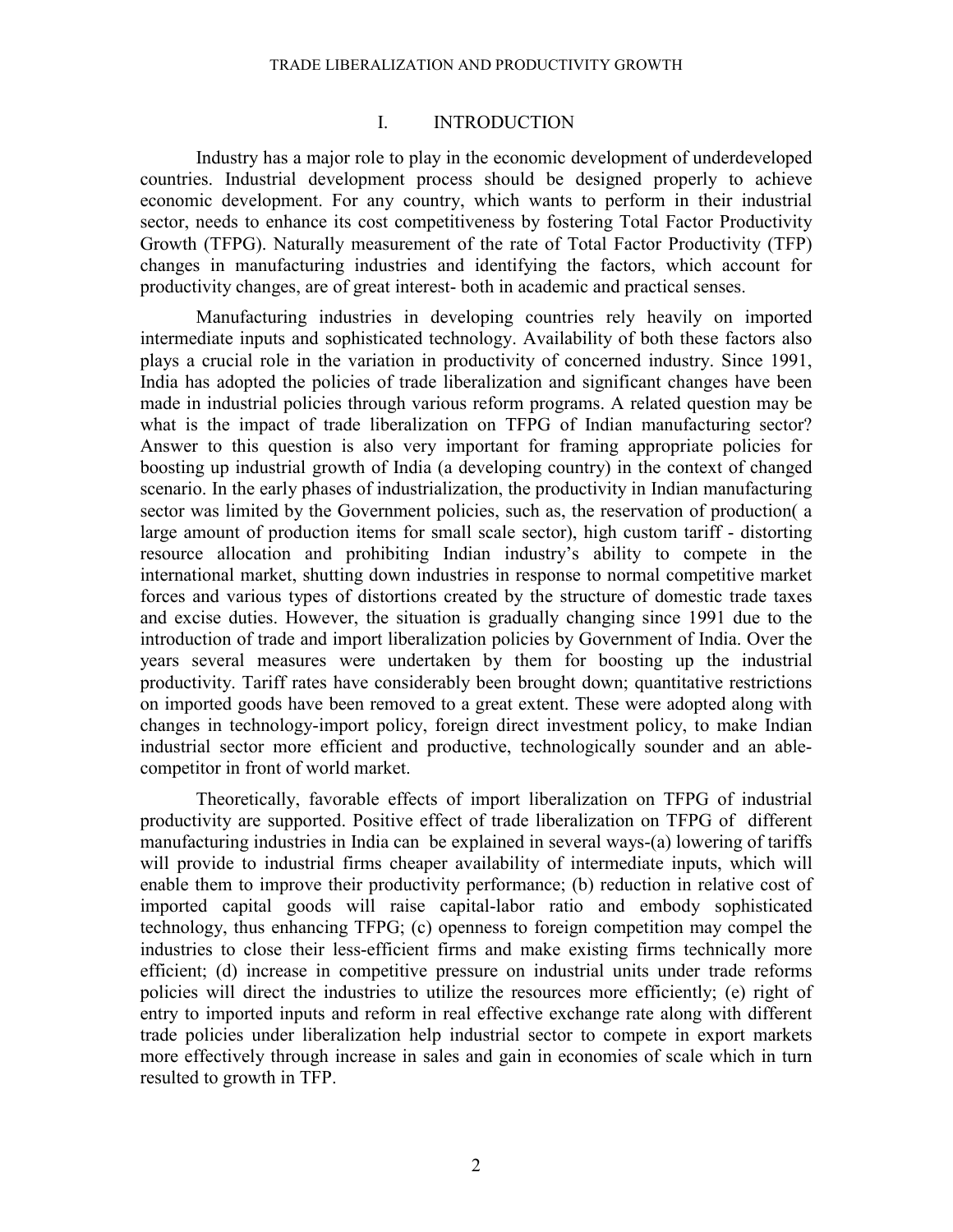As a result of changes in trade policies, Indian manufacturers find themselves threatened by both domestic and foreign competition. Under these circumstances, there emerges a need for measurement of TFP and identification of the factors that account for productivity changes. Specifically the appropriate relationship between trade-related factors (such as, import substitution, effective rate of protection, non-tariff barriers, effective exchange rate etc.) and factor productivity is very important in the context of recent policies of reforms.

The variation in TFPG across different industry groups will not only depend on trade-related factors but also on other characteristics of industry like firm size, degree of concentration, technological variables, knowledge intensity etc. Thus the analysis of impact of trade-related variables on TFPG requires the inclusion of all these factors to a possible extent. Estimation of TFPG of Indian manufacturing industries can be seen from Hasim and Dadi (1973), Banerji (1975), Ahluwalia (1991), Balakrishnan and Pushpangadan (1994), Dholakia and Dholakia (1994), Rao (1996), Ray (1997), Gangopadhyay and Wadhva (1998), Pradhan and Barik (1998), Mitra (1999), Srivastava (2000), Trivedi, Prakash and Sinate (2000), Soo (2008). Some recent studies, regarding the investigation of the relationship between TFPG and trade liberalization of Indian manufacturing industries are done by Krishna and Mitra (1998); Balakrishnan, Pushpangadan and Suresh Babu (2000) and Goldar and Anita Kumari (2003). All of them examined the effect of reforms on industrial productivity. Using firm-level data from Centre for Monitoring Indian Economy (CMIE) and applying similar kind of econometric models, Krishna and Mitra have found significant positive effect of reforms on industrial productivity whereas; Balakrishnan et al. have reported an adverse impact of reforms on industrial productivity. Study by Goldar and Anita Kumari (2003), using industry level data from Annual Survey of Industries (ASI) and incorporating some trade-related variables explicitly into the econometric analysis, concluded that tariff reforms have favorable and significant effects on TFPG whereas; the deceleration in productivity growth in the 90s is perhaps due to slower growth in agriculture and gestation lag in investment project.

Most of the above-mentioned studies commented on the effect of trade liberalization on productivity of aggregate industrial sector of India. Very few of them estimated productivity growth of industries at disaggregated level. Madheswaran et al (2007) estimated TFPG of Indian manufacturing industries at disaggregated level.<sup>1</sup>. The factor's effect at the sector-specific level, considering intra-industrial differences, is very important to find out since; the characteristics of Indian industries suggest that there exists high degree of intra-industrial disparity. Thus it is expected that the factors explaining variations in industrial productivity and also its responsiveness with respect to each factor will vary across different industries. This necessitates the analysis of productivity growth at sector-specific level. The present paper attempts to add the literature in this direction.

The purpose of the present paper is to estimate TFPG of seventeen 2-digit manufacturing industry groups of India, each of them taken at 3-digit disaggregated level,

 $\overline{a}$ 

<sup>&</sup>lt;sup>1</sup> There are some studies on manufacturing industries at disaggregate level other that Indian manufacturing, like Elizabeth et al.(1994), Paternostro et al.(1999), Mahadevan (2000), Saal (2001).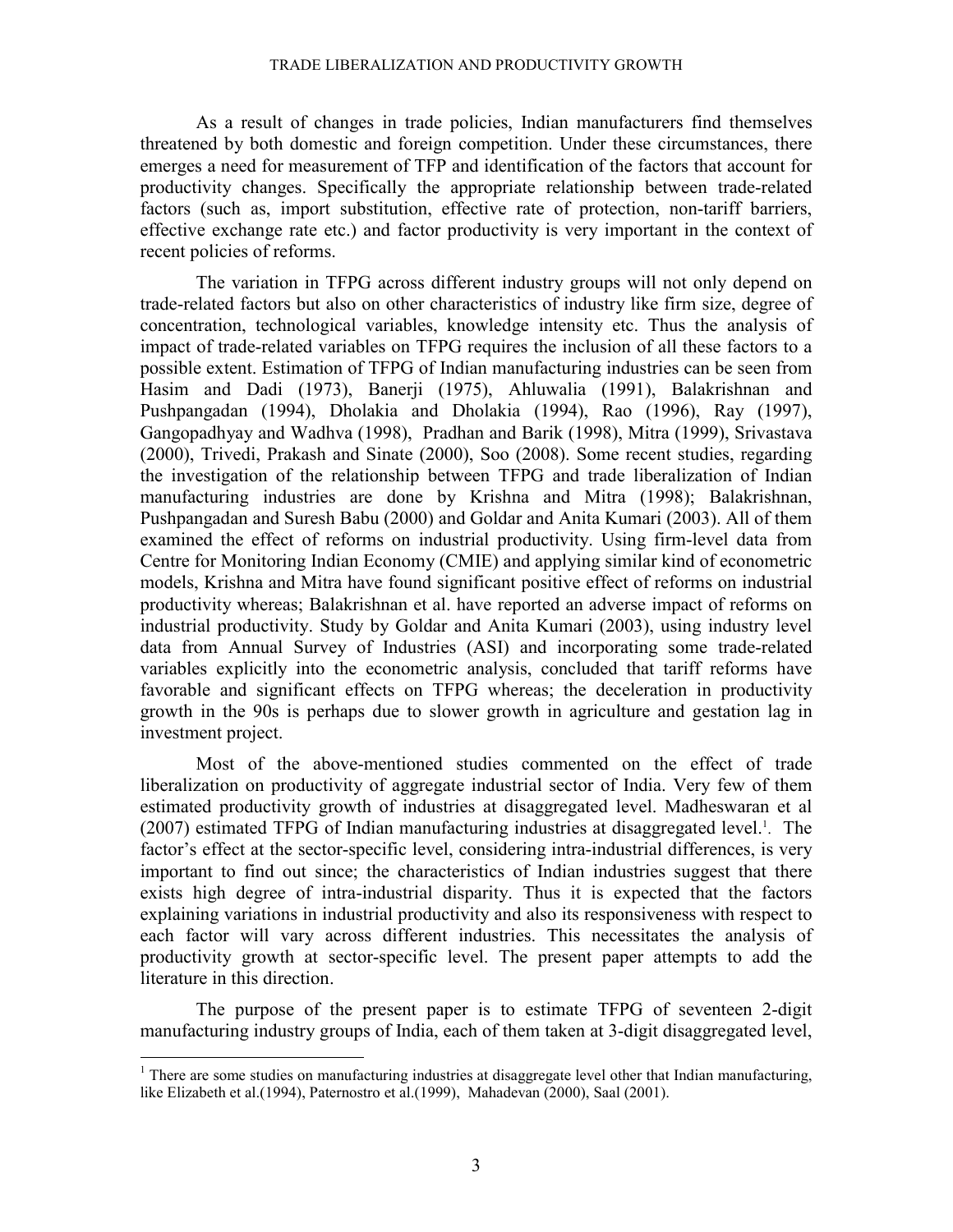using ASI data during 1980 to 2001 and also to explain the variations in TFPG of different industry groups separately.

The present study is significantly different from the earlier studies in many respects. First of all, the variations in TFPG of different manufacturing industries are estimated using non-parametric approach. Data Envelopment Analysis (DEA) is applied to measure the Malmquist Productivity Index (MPI) introduced by Caves, Christensen and Diewert (1982). Secondly, the use of distance function permits to directly incorporate changes in the level of technical efficiency as an important component of productivity changes between years. None of the earlier studies has employed DEA for measuring TFPG, except Ray (1997), who measured TFPG of different states and union territories of India at aggregate level. The measured MPI is decomposed to separate the contributions of technical change, efficiency change and scale efficiency change for each of the industries separately using the methodology suggested by Ray and Desli (1997). Finally, the second stage regression analysis is performed to explore the impact of trade liberalization on TFPG by taking into account some trade-related variables like, effective rate of protection, import coverage ratio, import penetration ratio, real effective exchange rate along with some other factors coming from industrial characteristics like, firm size, degree of concentration, level of technology and also economic-socio-political variable like movement of wage rates considering as determinants of TFPG. Relevantly, it can be mentioned here that the extensive Monte Carlo Simulation, done by Banker and Natarajan (2008), reveals the fact that if the contextual variables, affecting productivity, are independent of the input variables (although they may be correlated with each other), then a DEA-based procedure in the first stage followed by Ordinary Least Squares (OLS) analysis in the second stage yield consistent estimators of the impact of contextual variables. Additionally, two-stage DEA-based methods with OLS in the second stage significantly outperform the parametric methods.

The analysis of the present paper can also be considered as a study of intraindustrial variation in TFPG and will definitely be helpful for framing sector-specific policies for boosting up TFPG of different industry groups of India at disaggregate level.

 The paper is organized as follows. Section II presents a brief account of TFPG and its decomposition into three components showing technical change, efficiency change and returns to scale effects respectively. A brief exposition of the non-parametric procedure for estimating MPI is presented thereafter. Section III describes the data set and reports the empirical findings. Section IV analyses the impact of trade liberalization on TFPG of manufacturing industries along with other determinants of TFPG. Section V draws conclusions of the study.

# II. ESTIMATION AND DECOMPOSITION OF MULTI-FACTOR PRODUCTIVITY GROWTH (MFPG)

In the 1-output-1 input cases, the rate of productivity growth is measured by the difference in the growth rates of output and input quantities respectively. When multiple inputs are involved, the rate of MFPG can be measured by the difference in the growth rate of output and that of total input where growth rate of total input can be computed by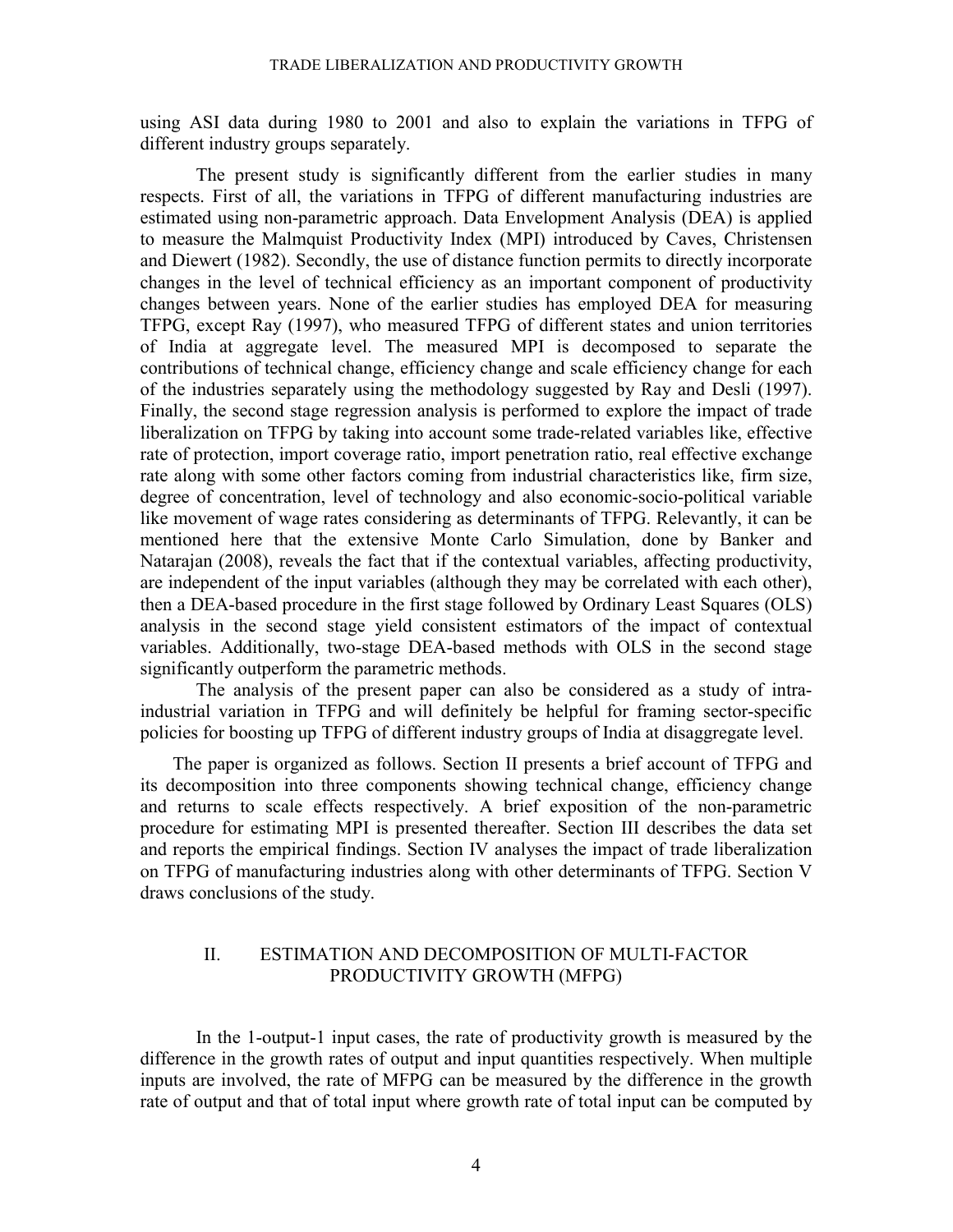the growth rates of individual inputs weighted by the partial output elasticity (according to Denney, Fuss and Waverman*,* 1981).

 In parametric analysis, the specification of some explicit functional form of a production, cost or profit function is needed. In non-parametric analysis, the exact technological relationship is unspecified. The relevant assumptions are-

1. Both inputs and output are freely disposable and the production possibility set is convex.

2. All input-output combinations, which are actually observed, are by definition feasible.

3. Variable Returns to Scale (VRS) is assumed throughout the analysis.

## A. *Methodology*

Consider, for simplicity, a single input-single output industry. Let  $x_k^t$  and  $y_k^t$ represent the input and output quantities of industry *k* at time *t*. The average productivity of this industry at time *t* is

$$
AP_k^t = \frac{y_k^t}{x_k^t} \tag{1}
$$

Thus, a productivity index for this industry at time  $t +1$ , with period t treated as the base, will be

$$
\Pi_{k(t+1)} = \frac{AP_k^{t+1}}{AP_k^t} = \frac{y_k^{t+1}}{y_k^t} \qquad (2)
$$

which does not in any way depend on the assumptions about returns to scale.

In order to identify the sources of productivity change, however, a bench- mark technology is needed, where returns to scale assumption becomes important.

According to Varian (1984), the free disposal convex hull of the observed input-output vectors provides an inner approximation to the true underlying production possibility set if the above mentioned first two assumptions hold good.

Now construct a benchmark technology to evaluate the importance of returns to scale: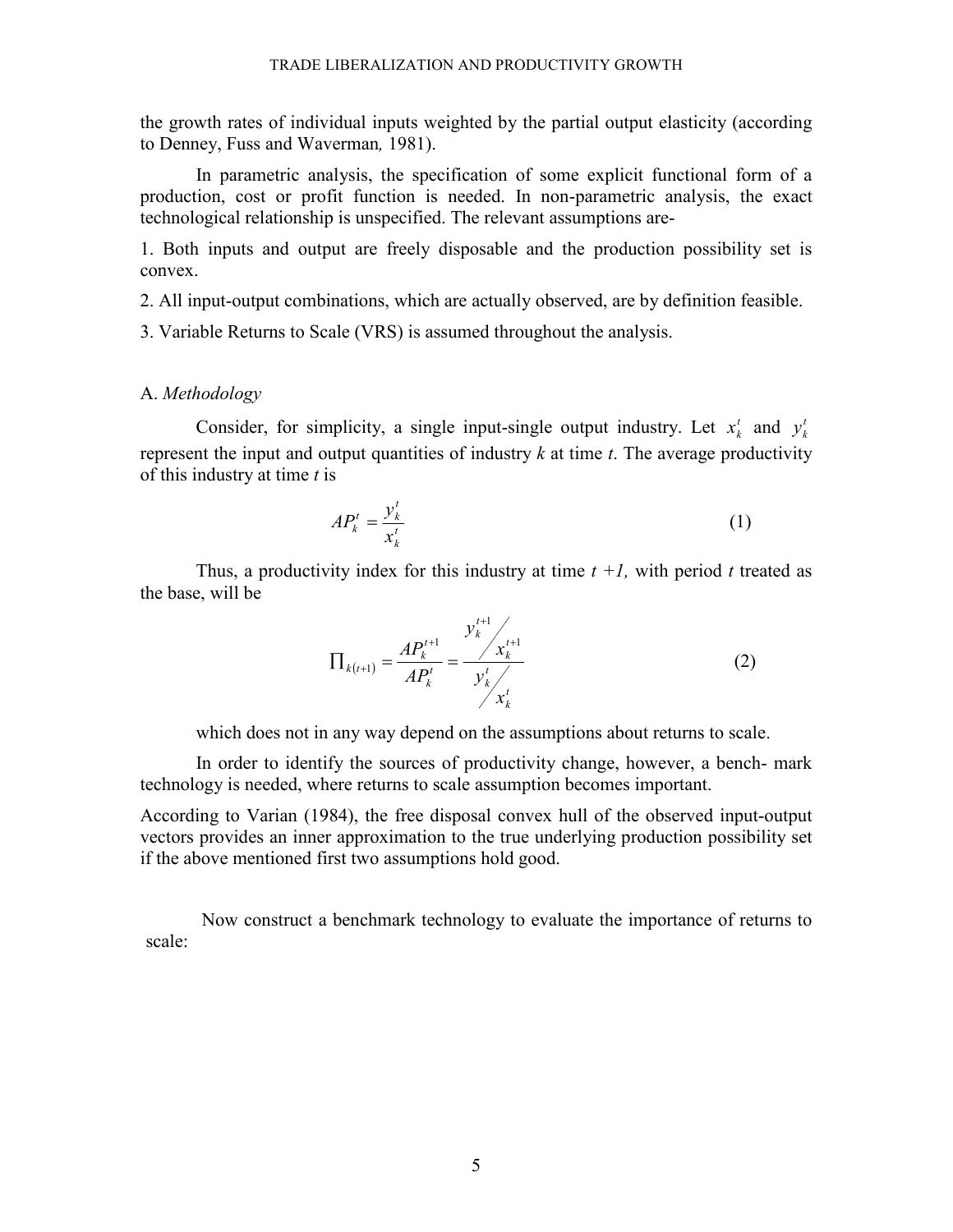

Consider four industries: a, b, c and d. Points  $a_0$ ,  $b_0$ ,  $c_0$  and  $d_0$  in the figure show the observed input-output levels of the respective industries in period *0*.

Similarly, points  $a_1$  through  $d_1$  show their input-output levels in period *1*.

Industry *a* uses input  $ox_0$  to produce output  $a_0x_0$  in period *0* and input  $ox_1$  to produce output  $a_1 x_1$  in period *1*.

Thus, the productivity index for industry *A* in period *1* is

$$
\Pi_{a1} = \frac{a_1 x_1}{a_0 x_0} \qquad (3)
$$

By convexity, all points in the convex hull of the points  $a_0$ ,  $b_0$ ,  $c_0$  and  $d_0$  (i.e., the convex combinations of these points) represent feasible input-output combinations in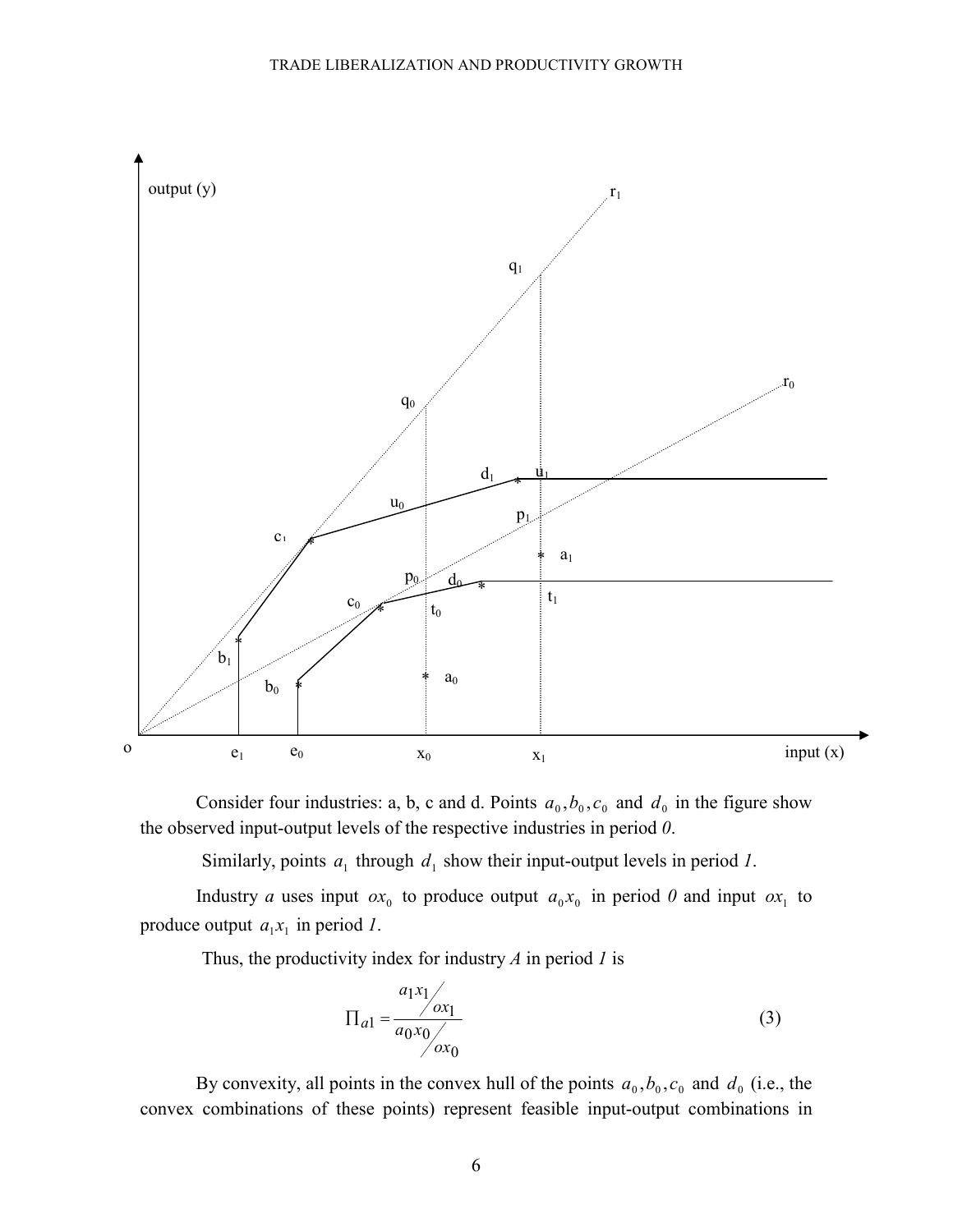period *0*. The free disposal convex hull is the set of points bounded by the horizontal axis and the broken line  $e_0b_0c_0d_0$  – extension. Under Variable Returns to Scale (VRS), all points in this region represent feasible input-output combinations in period 0, although under Constant Returns to Scale (CRS) all radial expansion and (non-negative) contraction of feasible input-output bundles are also feasible, thus the CRS production possibility set in period 0 is the cone formed by the horizontal axis and the ray  $or_0$ through the point  $c_0$ . The VRS frontier in period 1 is the broken line  $e_1b_1c_1d_1$ - extension and the CRS frontier is the ray  $or_1$  through the point  $c_1$ .

Define the production possibility set as

$$
S' = \{(x, y) : y \text{ can be produced from } x \in \text{period } t\}
$$
 (4)

The output distance function<sup>2</sup> is

$$
D^{t}(x, y) = \min \theta : \left(x, \frac{1}{\theta} y\right) \in S^{t}
$$
 (5)

In period 0, the maximum producible output from input  $\alpha x_0$  is  $t_0 x_0$  under the VRS assumption. Thus the distance functions are

$$
D_V^0(x_0, y_0) = \frac{a_0 x_0}{t_0 x_0} \text{ and}
$$
  

$$
D_V^o(x_1, y_1) = \frac{a_1 x_1}{t_1 x_1} \text{, in period } 0
$$

The productivity index for industry A is

$$
\Pi_{a0} = \frac{a_1 x_1}{a_0 x_0} = \frac{a_1 x_1}{a_0 x_0} = \frac{p_1 x_1}{a_0 x_0} \cdot \frac{p_1 x_1}{p_0 x_0} = \frac{D_c^0(x_1, y_1)}{D_c^0(x_0, y_0)}
$$
(6)

Analogously,

$$
\Pi_{a1} = \frac{a_1 x_1}{a_0 x_0} \frac{b_c^1(x_1, y_1)}{b_c^1(x_0, y_0)}
$$
(7)

According to Färe, Grosskopf, Norris and Zhang (FGNZ, 1994) for any reference technology; the distance functions can be calculated. The productivity index is given by the ratio of the CRS distance functions even if the technology was not characterized by CRS.

<sup>2</sup> Let the production possibility set: *T*=  $\{(x, y): x \text{ can produce } y\}$ . *Let*  $(x, y)$  be any input-output bundle, (not necessarily feasible), then the output- oriented distance function is  $D(x, y) = \min \theta : \left(x, \frac{1}{\theta}y\right) \in T$  $\left(x,\frac{1}{\theta},y\right)$ ſ θ  $(y, y) = \min \theta$  :  $\left(x, \frac{1}{2}y\right) \in T$ . Thus,  $(x, y) ∈ T$  implies *D(x, y)* ≤ *1*.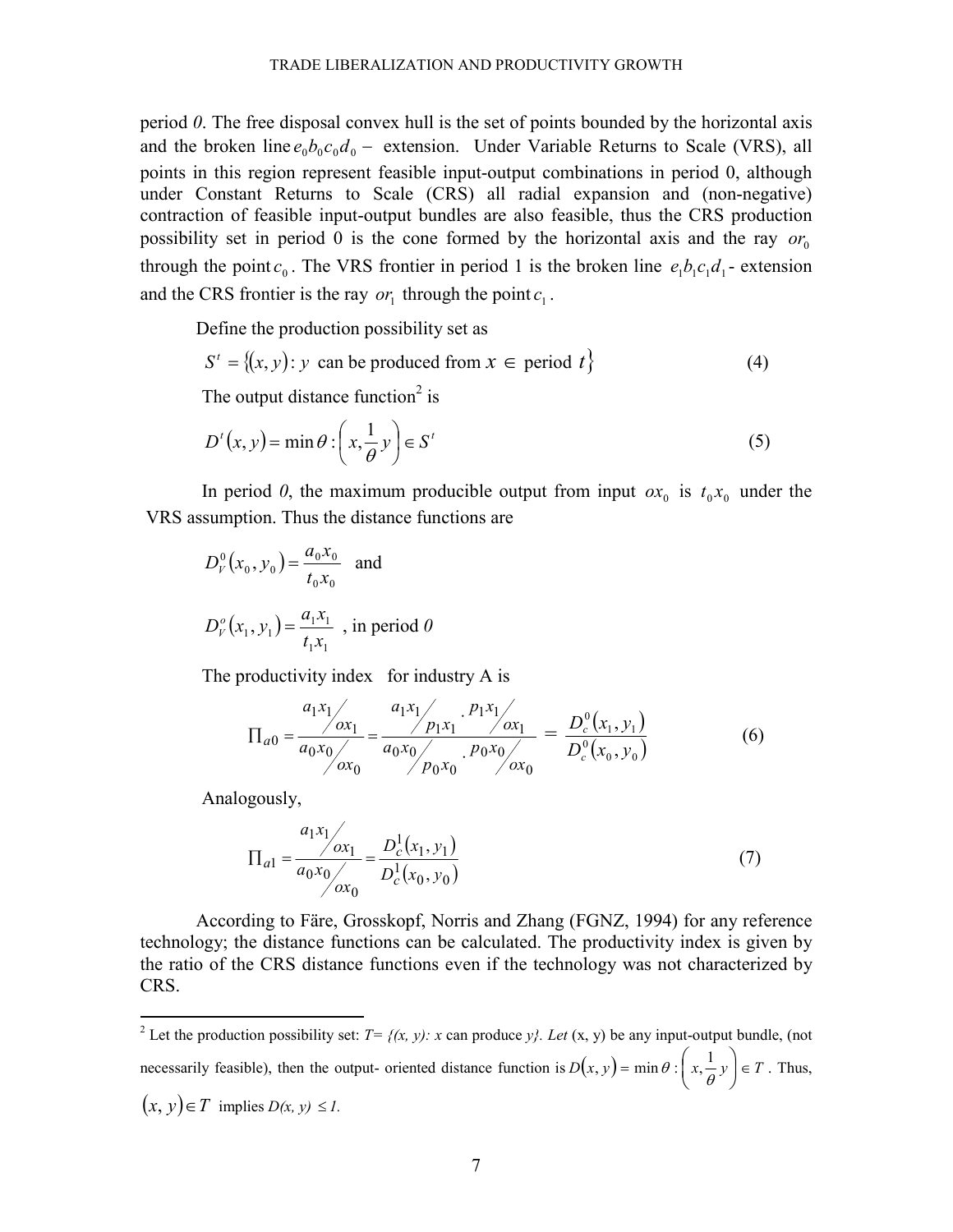With explicit assumption of VRS, comparing CRS and VRS frontiers in period *0*, we get both  $t_0$  and  $t_1$  are points on the production frontier, (both are technically efficient), and the average productivity at  $t_0$  is higher than that of  $t_1$ . The point of highest average productivity along the VRS frontier in period  $\theta$  is  $c_0$ , where as along the CRS frontier, that remains constant. The point of highest average productivity along the VRS frontier is called the Most Productive Scale Size (MPSS), according to Bankar, Charnes and Cooper (1984).

At the MPSS, the CRS and VRS frontiers coincide. Notably, the average productivity at the MPSS of the VRS frontier  $(point c_0)$  is equal to the constant average productivity at any point on the CRS frontier (say,  $p_0$  or  $p_1$ ). The scale efficiency at any point on the frontier is measured by the ratio of the average productivity at that point to the average productivity at the MPSS.

Thus,

$$
SE^{0}(x_{0}, y_{0}) = \frac{AP(t_{0})}{AP(c_{0})} = \frac{t_{0}x_{0}}{p_{0}x_{0}} = \frac{D_{c}^{0}(x_{0}, y_{0})}{D_{\nu}^{0}(x_{0}, y_{0})}
$$
(8)

Also,

$$
SE^{0}(x_{1}, y_{1}) = \frac{AP(t_{1})}{AP(c_{0})} = \frac{D_{c}^{0}(x_{1}, y_{1})}{D_{v}^{0}(x_{1}, y_{1})}
$$
(9)

Now eq. (6) can be written as

$$
\Pi_{a0} = \frac{D_v^0(x_1, y_1) \cdot \frac{D_c^0(x_1, y_1)}{D_v^0(x_1, y_1)}}{D_v^0(x_0, y_0) \cdot \frac{D_c^0(x_0, y_0)}{D_v^0(x_0, y_0)}} = \frac{D_v^0(x_1, y_1)}{D_v^0(x_0, y_0)} \cdot \frac{SE^0(x_1, y_1)}{SE^0(x_0, y_0)}
$$
(10)

In a perfectly analogous manner,

$$
\Pi_{a1} = \frac{D_v^1(x_1, y_1)}{D_v^1(x_0, y_0)} \cdot \frac{SE^1(x_1, y_1)}{SE^1(x_0, y_0)}
$$
(11)

Now, the MPI can be decomposed, as done by Ray and Desli (1997), in the following manner.

The expression is,

$$
\Pi a = (\Pi_{a0} \cdot \Pi_{a1}) \frac{1}{2}
$$
\n
$$
= \left[ \frac{D_v^0(x_1, y_1)}{D_v^0(x_0, y_0)} \cdot \frac{SE^0(x_1, y_1)}{SE^0(x_0, y_0)} \times \frac{D_v^1(x_1, y_1)}{D_v^1(x_0, y_0)} \cdot \frac{SE^1(x_1, y_1)}{SE^1(x_0, y_0)} \right]^{\frac{1}{2}}
$$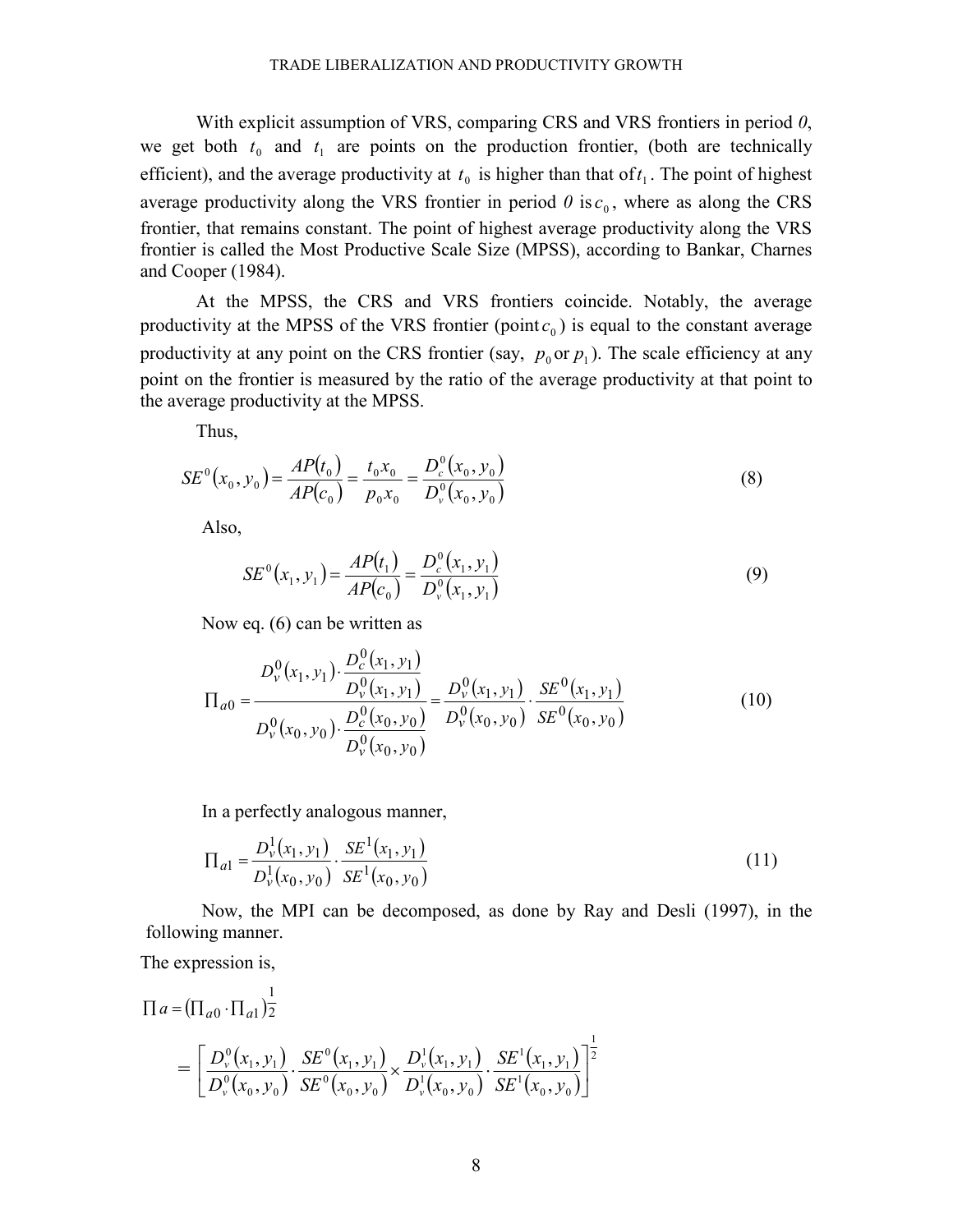$$
= \left[\frac{D_v^0(x_1, y_1)}{D_v^0(x_0, y_0)} \cdot \frac{D_v^1(x_1, y_1)}{D_v^1(x_0, y_0)}\right]^{\frac{1}{2}} \times \left[\frac{SE^0(x_1, y_1)}{SE^0(x_0, y_0)} \cdot \frac{SE^1(x_1, y_1)}{SE^1(x_0, y_0)}\right]^{\frac{1}{2}}
$$
  
\n
$$
= \frac{D_v^1(x_1, y_1)}{D_v^0(x_0, y_0)} \times \left[\frac{D_v^0(x_0, y_0)}{D_v^1(x_0, y_0)} \cdot \frac{D_v^0(x_1, y_1)}{D_v^1(x_1, y_1)}\right]^{\frac{1}{2}} \times \left[\frac{SE^0(x_1, y_1)}{SE^0(x_0, y_0)} \cdot \frac{SE^1(x_1, y_1)}{SE^1(x_0, y_0)}\right]^{\frac{1}{2}}
$$
(12)

= peffch . techch . sch

where

perfich = 
$$
\frac{D_v^1(x_1, y_1)}{D_v^0(x_0, y_0)}
$$
 measures pure technical efficiency change,

\nsch = 
$$
\left[ \frac{SE^0(x_1, y_1)}{SE^0(x_0, y_0)} \frac{SE^1(x_1, y_1)}{SE^1(x_0, y_0)} \right]^{\frac{1}{2}}
$$
 measures change in scale efficiency, and

\ntechch = 
$$
\left[ \frac{D_v^0(x_0, y_0)}{D_v^1(x_0, y_0)} \cdot \frac{D_v^0(x_1, y_1)}{D_v^1(x_1, y_1)} \right]^{\frac{1}{2}}
$$
 measures technical change<sup>3</sup>, which is the geometric

mean of the shift in the production function at  $x_0$  and  $x_1$ .

Färe, Grosskopf, Norris and Zhang (FGNZ, 1994) showed a similar decomposition. However, as pointed out by Ray and Desli (1997), there exists some inconsistency in their method of analysis. The technical change factor, according to FGNZ (1994), is the geometric mean of the shift in the pseudo production function<sup>4</sup> and not of actual production function.

## B. *Non-parametric Methodology*

The decomposition of the MPI into technical change, technical efficiency change and scale efficiency change can be applied in practical sense if the reference technology set is constructed from sample data in the following way -

Let,  $y_j^t$  and  $x_j^t$  represent the output and input vectors respectively of firm *j* (*j*=1, 2, 3 *…*N) in period *t*. Following Varian (1984), an inner approximation to the underlying production possibility set in period *t* will be

$$
S^{t} = [(x, y) : \sum_{j=1}^{N} \lambda_{j} x_{j}^{t} \leq x, \sum_{j=1}^{N} \lambda_{j} y_{j}^{t} \geq y, \sum \lambda_{j} = 1, \lambda_{j} \geq 0 (j = 1, 2, 3, ..., N)]
$$

<sup>&</sup>lt;sup>3</sup> The terminologies peffch, techch and sch are borrowed from FGNZ (1994).

<sup>&</sup>lt;sup>4</sup> Let 1-input 1-output technology be represented by the production function  $y = f(x)$ . Average productivity of  $x = \frac{f(x)}{x}$  $f(x) = \frac{f(x)}{x}$ . Let it be maximized at  $x = x^*$  where,  $f'(x) = \frac{f(x)}{x}$  $f'(x) = \frac{f(x)}{g(x)}$ . Taking  $f'(x^*) = w$ , the pseudo production function be defined as  $R(x) = wx$  which exhibits CRS and is a ray through the origin.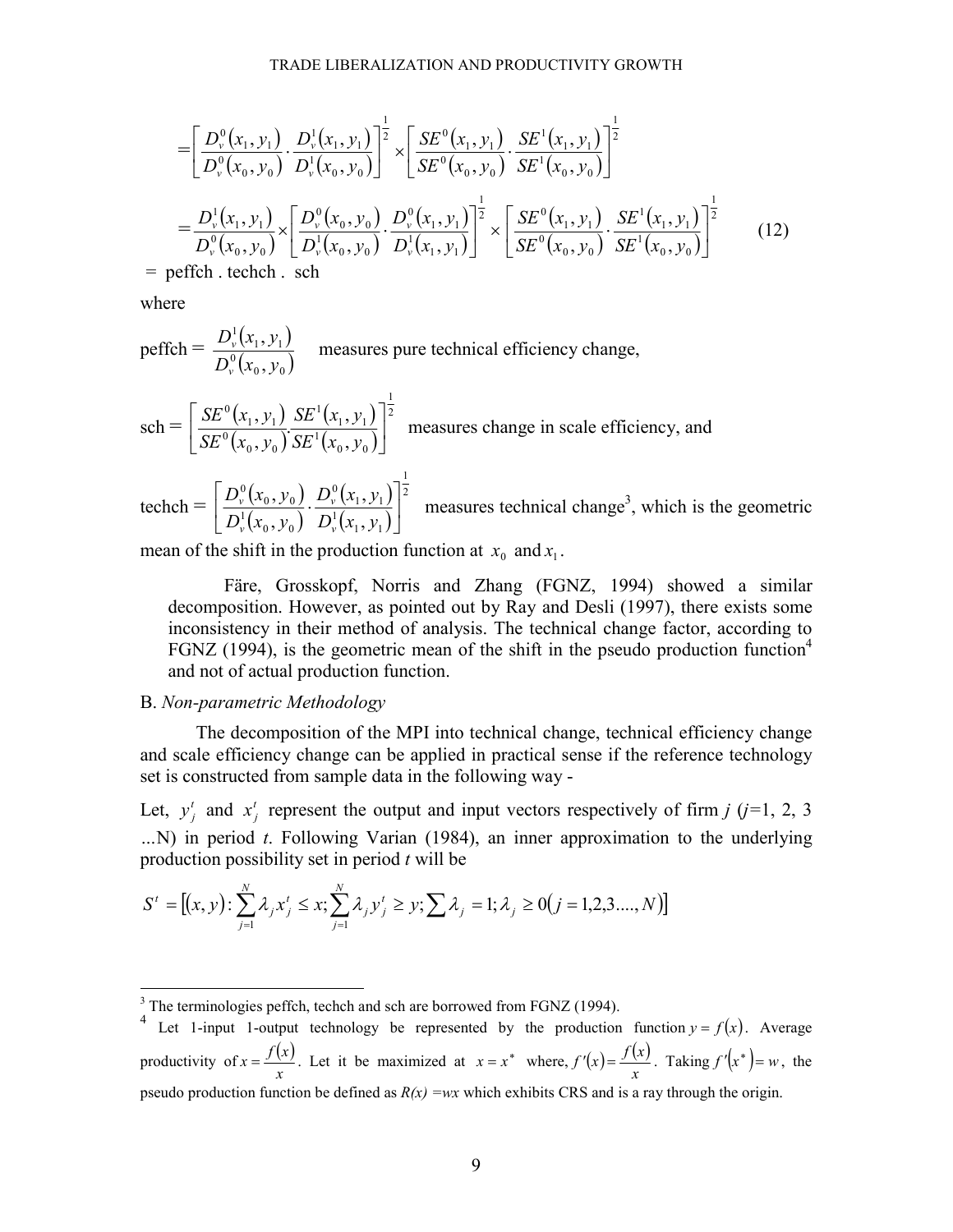It is to be noted here that, by assumption, any observed input bundle  $(x_i^j, y_i^j)$ *t j*  $x_t^j, y_t^j$  is feasible in period *t*.

By the convexity assumption, any input-output pair  $(\bar{x}, \bar{y})$  satisfying

$$
\bar{x} = \sum_{j=1}^{N} \lambda_j x_j^t, \bar{y} = \sum_{j=1}^{N} \lambda_j y_j^t, \sum_{j=1}^{N} \lambda_j = 1, \lambda_j \ge 0, (j = 1, 2, 3, \dots, N)
$$
 is also feasible, and by the

free disposability assumption, any  $x \geq \overline{x}$  corresponds  $\overline{y}$ .

Hence, *x* can also produce *y* if  $y \leq \overline{y}$ .

Therefore, the output oriented distance function under VRS is obtained as

$$
D_{\nu}^{t}\left(x_{k}^{i}, y_{k}^{i}\right) = \frac{1}{\Phi^{*}} , \text{ where } \Phi^{*} = \max \Phi
$$

subject to

$$
\sum_{j=1}^N \lambda_j y_i^j \ge \Phi y_k^t ; \sum_{j=1}^N \lambda_j x_i^j \le x_k^t ; \quad \sum_{j=1}^N \lambda_j = 1; \quad \lambda_j \ge 0, (j = 1, 2, 3, \dots, N)
$$

The own-period distance functions can be found for t=k, while  $t \neq k$  will define the cross-period distance functions*.* 

## III. DATA SOURCES AND EMPIRICAL ANALYSIS

# A. *Data Sources*

To determine MPI, the study visualizes a single-output four-input production technology for different manufacturing industries of India. Output is measured by the gross value of production. The inputs are capital, labor, fuels and materials.

The basic yearly input-output data for different 2-digit and corresponding 3-digit manufacturing industries are obtained from the Annual Survey of Industries (ASI) – summary results for the factory sector. Except labor input (which are measured by number of workers), all other inputs and output data are reported in the ASI in value terms (in Rs. Lakhs). All nominal values are deflated by appropriate wholesale price indexes to obtain real values.

- Gross value of output is deflated by the price index of different manufacturing products.
- Perpetual Inventory Accumulation Method (PIAM) determines the capital stock. Here, doubling the value of fixed capital and deflating the series by appropriate wholesale price indexes for machinery and equipment, initial value of gross capital stock in real terms is constructed. Then adding them with current year's gross investment, current year's capital stock is formulated.
- Fuel consumption is deflated by the price index for fuel, power and lubricants and
- Expenditure on materials is deflated by the price index of industrial raw materials.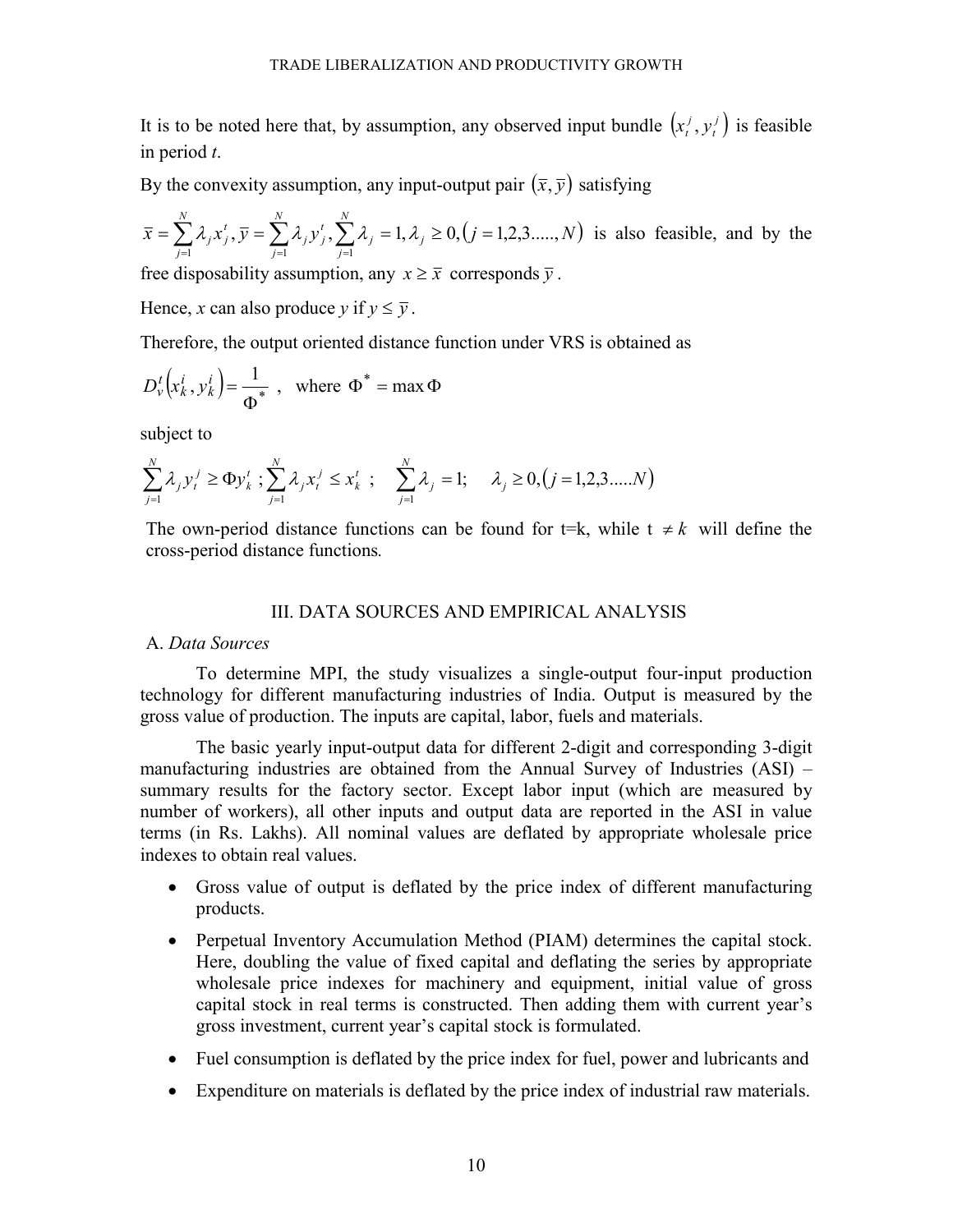The period of analysis for the present study is taken from 1980-81 to 2001-02.

The computer program DEAP (developed by Tim Coelli) is used to calculate the MPI.

# B. *Empirical Analysis*

 Table 1 represents the list of industry groups with their abbreviations as well as the sample averages of the MPI (all MPI averages are geometric means) for individual industry group. Because the productivity index in any one year treats the year immediately preceding as the base, the difference between the value of the MPI and unity shows the productivity growth rate over the previous year. The sample averages of such annual growth rates<sup>5</sup> are also reported in Table I.

The disaggregated analysis reveals widespread variation in productivity changes. Out of 17 industry groups 16 show productivity increase except the industry group BMA that captures productivity decline at a rate of 4.05% per annum. Average TFPG, taking all the industry groups together, is reported as 3.90%. Among all the industry groups, 7 exhibit productivity growth rates above the average value and rest of the groups show the rate below the average. The TFPG figure varies from the highest value of 11% for W&P industry to the lowest value that signifying negative growth of 4.05% for BMA industry, among all the industries.

- The industry group P&P experience 8.243% growth annually in total factor productivity*.*
- TP industry shows a moderate rate of 7.81%, similar to that of WSSF industry  $(7.147\%)$ .
- The rate of productivity increase varies from 5% to 7% annually for 2 industry groups namely, (i) JVF, (ii) OFP*.*
- The industry groups experiencing productivity growth rate more that 2% but less than  $4\%$  per annum are (i)CT, (ii)NMP, (iii)NEM, (iv)EM, (v) TE&P and (vi) BC&P.
- Remaining four industry groups- FP, BTRP, L&P and MP&P show very low rate of growth in productivity, either less than 1% or slightly over to unity.

<sup>&</sup>lt;sup>5</sup> For any industry group, the average is the simple mean of the growth rates from those years for which the Malmquist Productivity Index could be computed.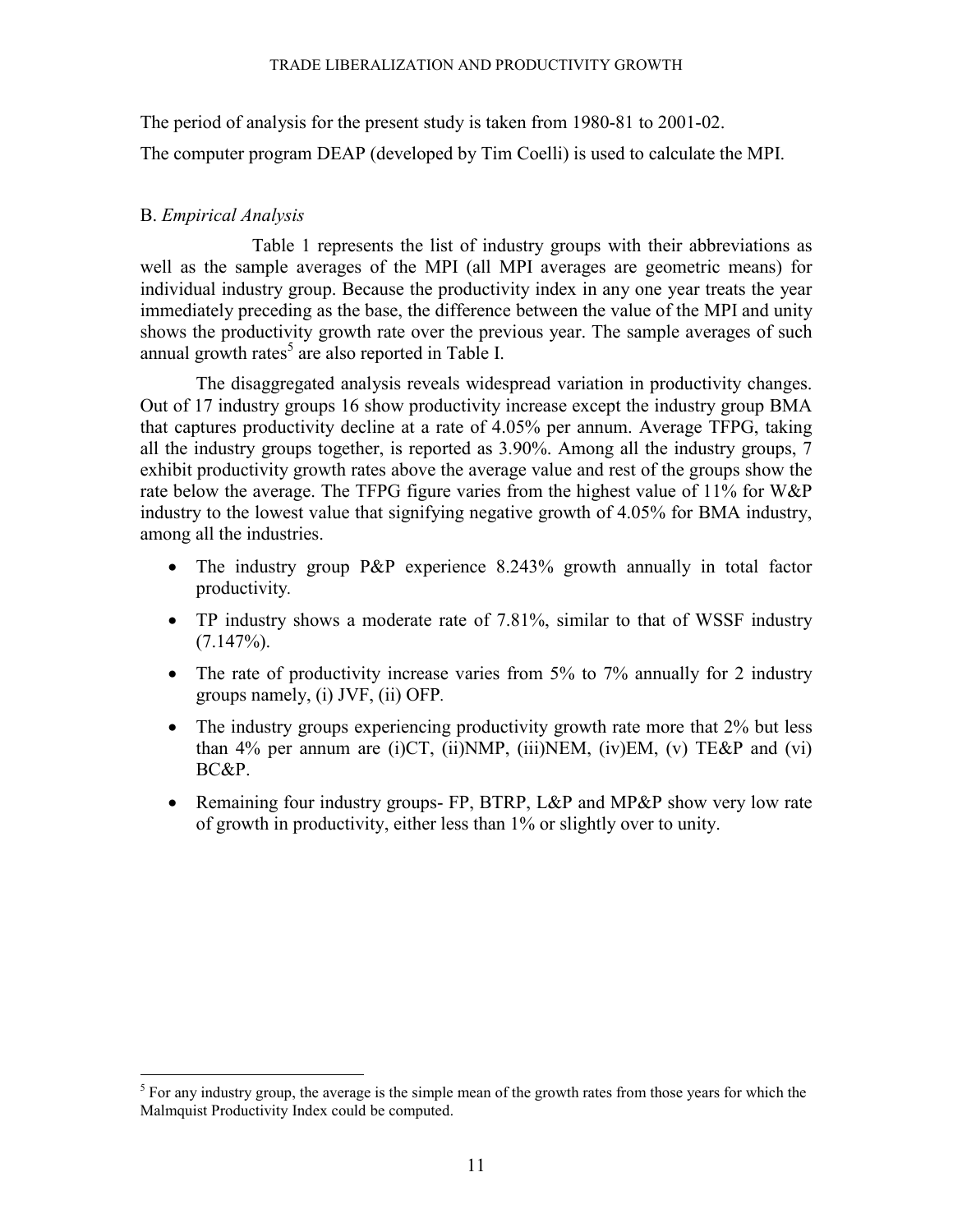# TABLE I

|                                                   | Allitual Avviagos) |                          |
|---------------------------------------------------|--------------------|--------------------------|
| Manufacturing Industry Groups                     | Malmquist Index    | Productivity Growth Rate |
| Food Products (FP)                                | 0.993              | 0.047%                   |
| Other Food Products (OFP)                         | 0.988              | 5.58%                    |
| Beverages, Tobacco & Related Products (BTRP)      | 0.972              | 0.038%                   |
| Cotton Textiles (CT)                              | 0.985              | 3.931%                   |
| Wool, Silk & Synthetic Fibre Textiles (WSSF)      | 1.011              | 7.147%                   |
| Jute & Vegetable Fibre (except Cotton) (JVF)      | 0.936              | 6.044%                   |
| Textile Products (including Wearing Apparel) (TP) | 1.039              | 7.81%                    |
| Wood & Wood Products (W&P)                        | 0.963              | 11.00%                   |
| Paper, Paper Products (P&P)                       | 0.984              | 8.243%                   |
| Leather & Products of Leather (L&P)               | 0.990              | 1.084%                   |
| Basic Chemical & Chemical Products (BC&P)         | 0.989              | 2.841%                   |
| Non-metallic Mineral Products (NMP)               | 0.990              | 3.851%                   |
| Basic Metal & Alloys Industries (BMA)             | 0.954              | $-4.05%$                 |
| Metal Products & Parts,                           |                    |                          |
| except Machinery and Equipment (MP&P)             | 0.993              | 1.175%                   |
| Non-electrical Machinery & Equipments (NEM)       | 1.010              | 3.277%                   |
| Electrical Machinery & Equipment (EM)             | 1.009              | 2.942%                   |
| Transport Equipments & Parts (TE&P)               | 1.003              | 2.842%                   |
|                                                   |                    |                          |

# Malmquist Productivity Index and Productivity Growth Rate-by Industry (Annual Averages)

*Average value of TFPG, considering all the industry groups: 3.90%* 

One of the significant factors behind the overall progress or decline in productivity, found in different industry groups, can be the (average) rate of technical change (i.e. progress or regress). $<sup>6</sup>$ </sup>

<sup>&</sup>lt;sup>6</sup> With the advancement in science and technology, technical progress is possible. With this, the production frontier is expected to shift outward by producing increasing quantities of output from any specific inputbundle in the passage of time. On the other hand, when the same input-bundle produces less and less output over time causing an inward shift of the production function, technical regress is noticed.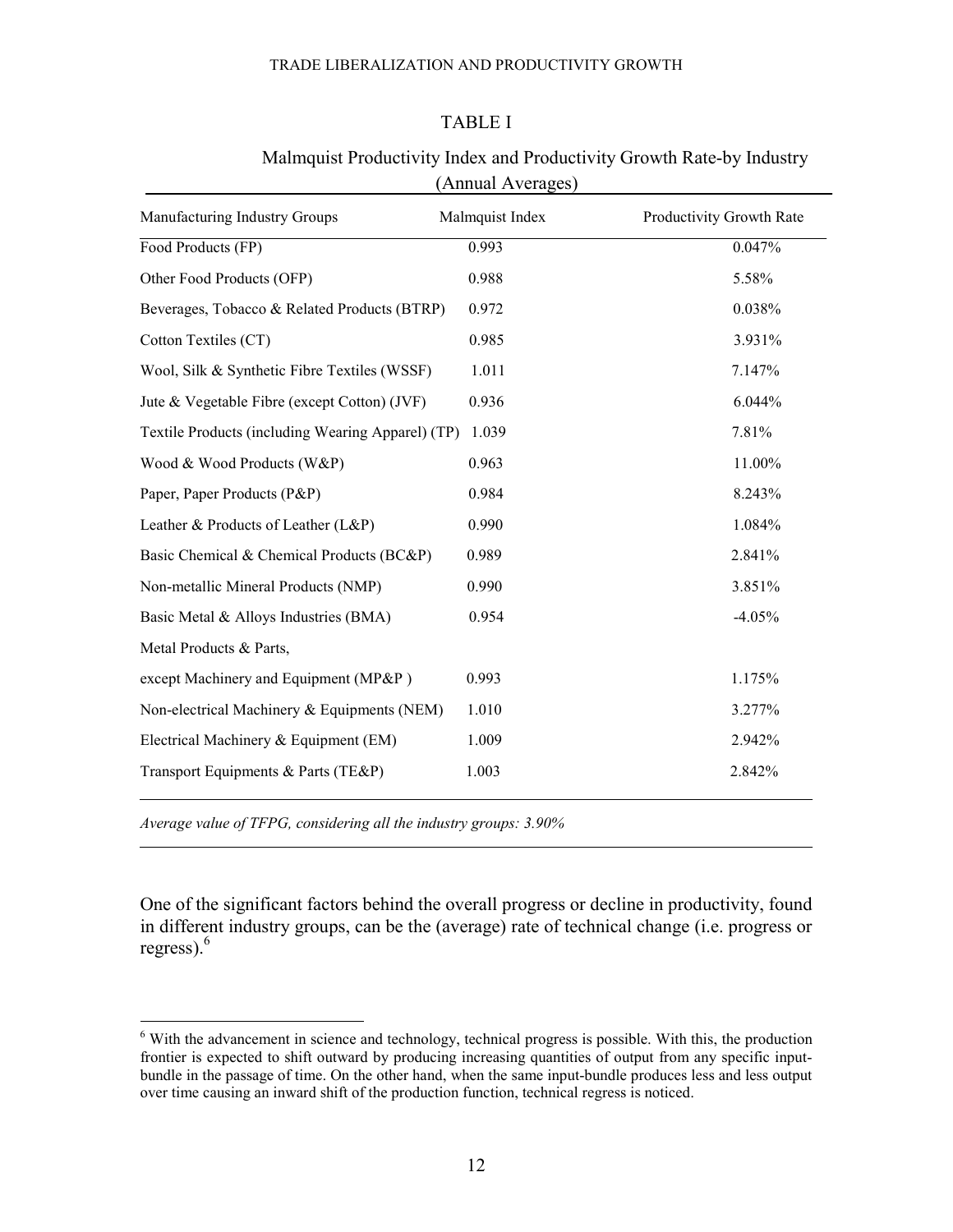As shown in Table II, 16 industries exhibit technical progress over the sample period with varying degrees except BMA industry, which exhibits technical regress of 7.13% annually leading to fall in productivity.

- The group OFP exhibits tremendous technical progress of 23.77%, the highest among all the industry groups.
- The industry groups experiencing technical progress around 7% per annum are JVF, TP and P&P.
- 7 industry groups exhibit technical progress at a rate ranging from 2% to 6% per annum and they are (i)WSSF, (ii)CT, (iii)NMP, (iv) BC&P, (v)NEM, (vi)EM, (vii)TE&P*.*
- FP, BTRP, L&P industries experience very slow technical progress of less than 1% annually while just above 1% technical progress is grasped by MP&P and W&P industries.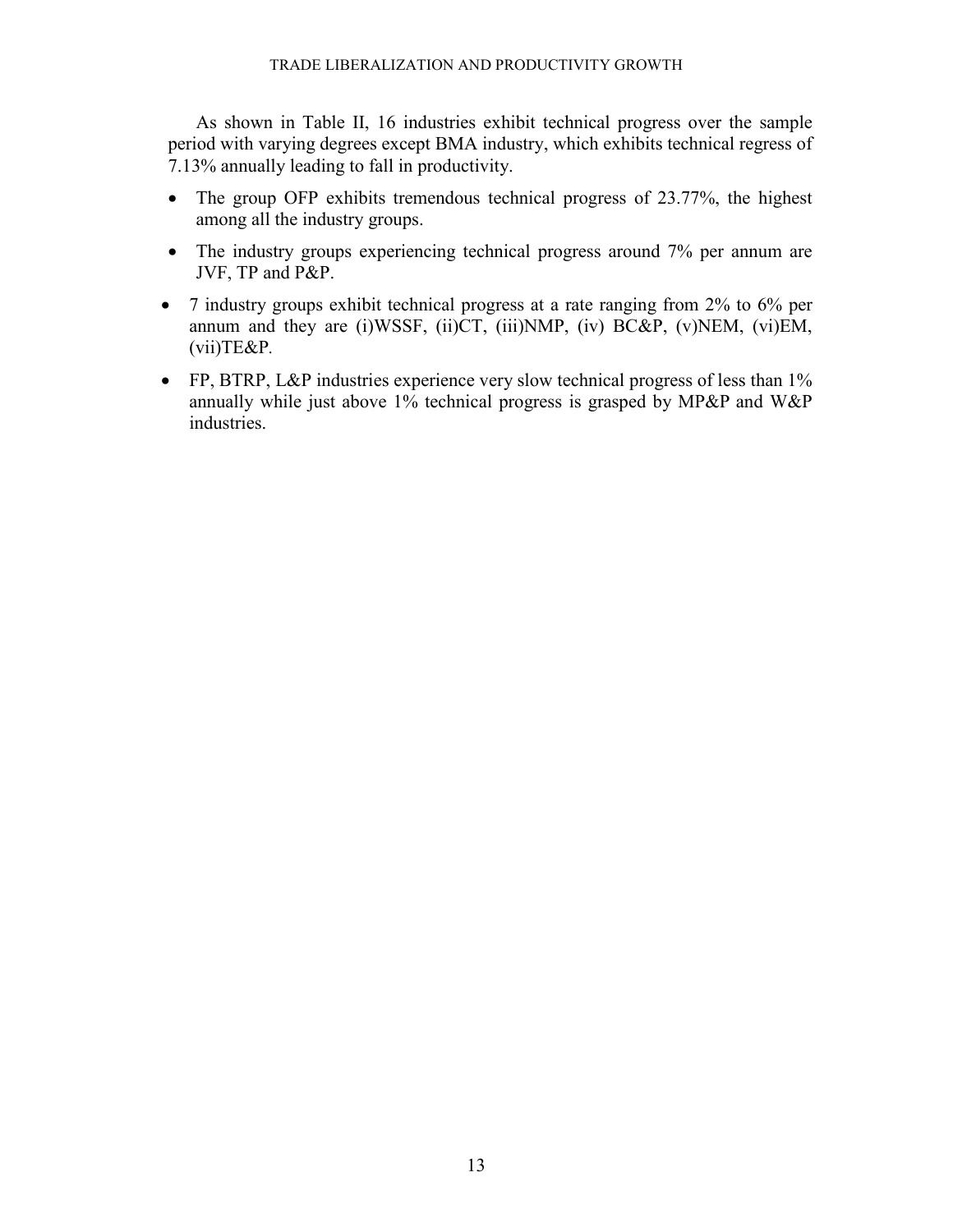## Table II

# Levels of Technical Change (Progress or Regress) and Rate of Technical Change -by Industry (Annual Averages)

| Manufacturing Industry Groups                     | MPI of Technical Change | Rate of Technical Change |
|---------------------------------------------------|-------------------------|--------------------------|
|                                                   |                         |                          |
| Food Products (FP)                                | 0.996                   | 0.08%                    |
| Other Food Products (OFP)                         | 0.987                   | 23.77%                   |
| Beverages, Tobacco & Related Products (BTRP)      | 0.971                   | 0.148%                   |
| Cotton Textiles (CT)                              | 0.983                   | 4.73%                    |
| Wool, Silk & Synthetic Fibre Textiles (WSSF)      | 1.009                   | 5.73%                    |
| Jute & Vegetable Fibre (except Cotton) (JVF)      | 0.934                   | 7.63%                    |
| Textile Products (including Wearing Apparel) (TP) | 1.037                   | 6.65%                    |
| Wood & Wood Products (W&P)                        | 0.966                   | 1.44%                    |
| Paper, Paper Products (P&P)                       | 0.984                   | 6.88%                    |
| Leather & Products of Leather (L&P)               | 0.991                   | 0.968%                   |
| Basic Chemical & Chemical Products (BC&P)         | 0.989                   | 2.92%                    |
| Non-metallic Mineral Products (NMP)               | 0.991                   | 4.08%                    |
| Basic Metal & Alloys Industries (BMA)             | 0.953                   | $-7.13%$                 |
| Metal Products & Parts,                           |                         |                          |
| except Machinery and Equipment (MP&P)             | 0.993                   | 1.03%                    |
| Non-electrical Machinery & Equipments (NEM)       | 1.010                   | 2.80%                    |
| Electrical Machinery & Equipment (EM)             | 1.008                   | 2.26%                    |
| Transport Equipments & Parts (TP)                 | 1.005                   | 2.55%                    |

Note: The Malmquist Productivity Index (MPI) averages are Geometric Means.

The study on technical efficiency and scale efficiency for different industry groups in India is presented in Table III. A positive value of scale efficiency implies that an industry has moved closer to its most productive scale size whereas a negative value implies movement further away from the highest ray average productivity.

The fourth column of Table III exhibits the scale efficiency change of various industry groups. It should be noted that out of 17 industry groups 16 move to the most productive scale size since all of them show positive value of scale efficiency change.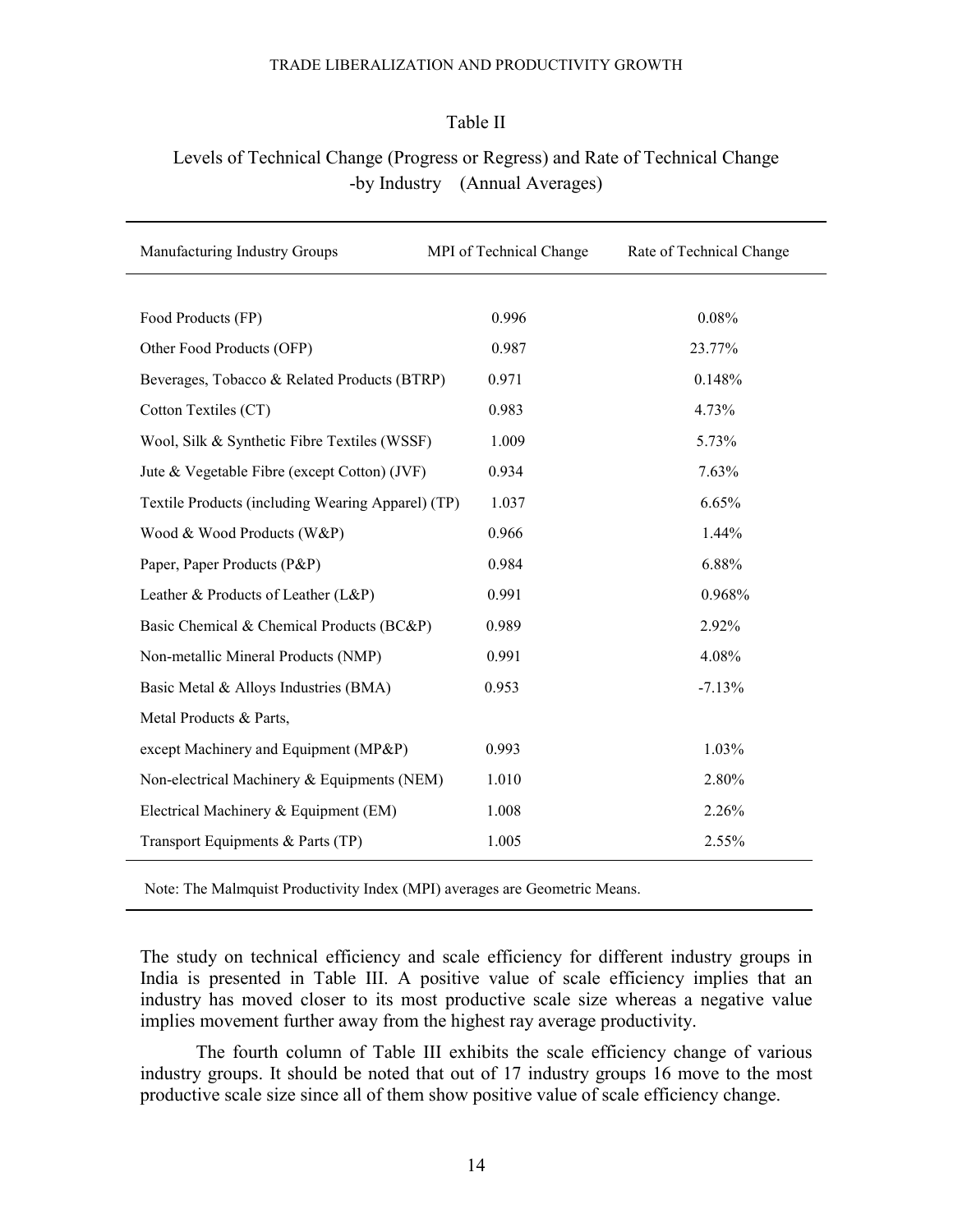## Table III

| Manufacturing                                     | MPI of                      | <b>Technical Efficiency</b> | Scale Efficiency |
|---------------------------------------------------|-----------------------------|-----------------------------|------------------|
| <b>Industry Groups</b>                            | <b>Technical Efficiency</b> | Change                      | Change           |
|                                                   |                             |                             |                  |
| Food Products (FP)                                | 0.999                       | 0.079%                      | $-0.14%$         |
| Other Food Products (OFP)                         | 1.000                       | 0.604%                      | 6.18%            |
| Beverages, Tobacco & Related Products (BTRP)      | 1.000                       | 0.484%                      | 1.025%           |
| Cotton Textiles (CT)                              | 1.000                       | 1.067%                      | 0.375%           |
| Wool, Silk & Synthetic Fibre Textiles (WSSF)      | 1.001                       | 1.003%                      | 1.19%            |
| Jute & Vegetable Fibre (except Cotton) (JVF)      | 1.000                       | $-0.175%$                   | 1.181%           |
| Textile Products (including Wearing Apparel) (TP) | 1.000                       | 0.77%                       | 1.753%           |
| Wood & Wood Products (W&P)                        | 1.000                       | 0.074%                      | 0.092%           |
| Paper, Paper Products (P&P)                       | 1.001                       | $-0.041%$                   | 0.147%           |
| Leather & Products of Leather (L&P)               | 1.000                       | $-0.014%$                   | 0.052%           |
| Basic Chemical & Chemical Products (BC&P)         | 1.000                       | 0.048%                      | 0.186%           |
| Non-metallic Mineral Products (NMP)               | 1.000                       | $-0.49%$                    | 1.342%           |
| Basic Metal & Alloys Industries (BMA)             | 1.000                       | 0.054%                      | 0.245%           |
| Metal Products & Parts, except                    |                             |                             |                  |
| Machinery and Equipment (MP&P)                    | 1.000                       | 0.037%                      | 0.155%           |
| Non-electrical Machinery & Equipments (NEM)       | 0.999                       | $-0.053%$                   | 0.538%           |
| Electrical Machinery & Equipment (EM)             | 1.001                       | 0.256%                      | 2.33%            |
| Transport Equipments & Parts (TE&P)               | 1.001                       | 0.317%                      | 0.093%           |
|                                                   |                             |                             |                  |

## Rate of Change in Pure and Scale Efficiency- by Industry (Annual Averages)

Note: The Malmquist Productivity Index (MPI) averages are Geometric Means.

The third column of the following table reveals that most industries improved in technical efficiency and moved closer to the frontier over the years. The average level of technical efficiency is very high and almost equal to 100% considering all the industry groups. In general, it can be said that different manufacturing industries in India are producing outputs close the optimal output levels (i.e., the output level that can be produced optimally using respective input bundles available in different industries).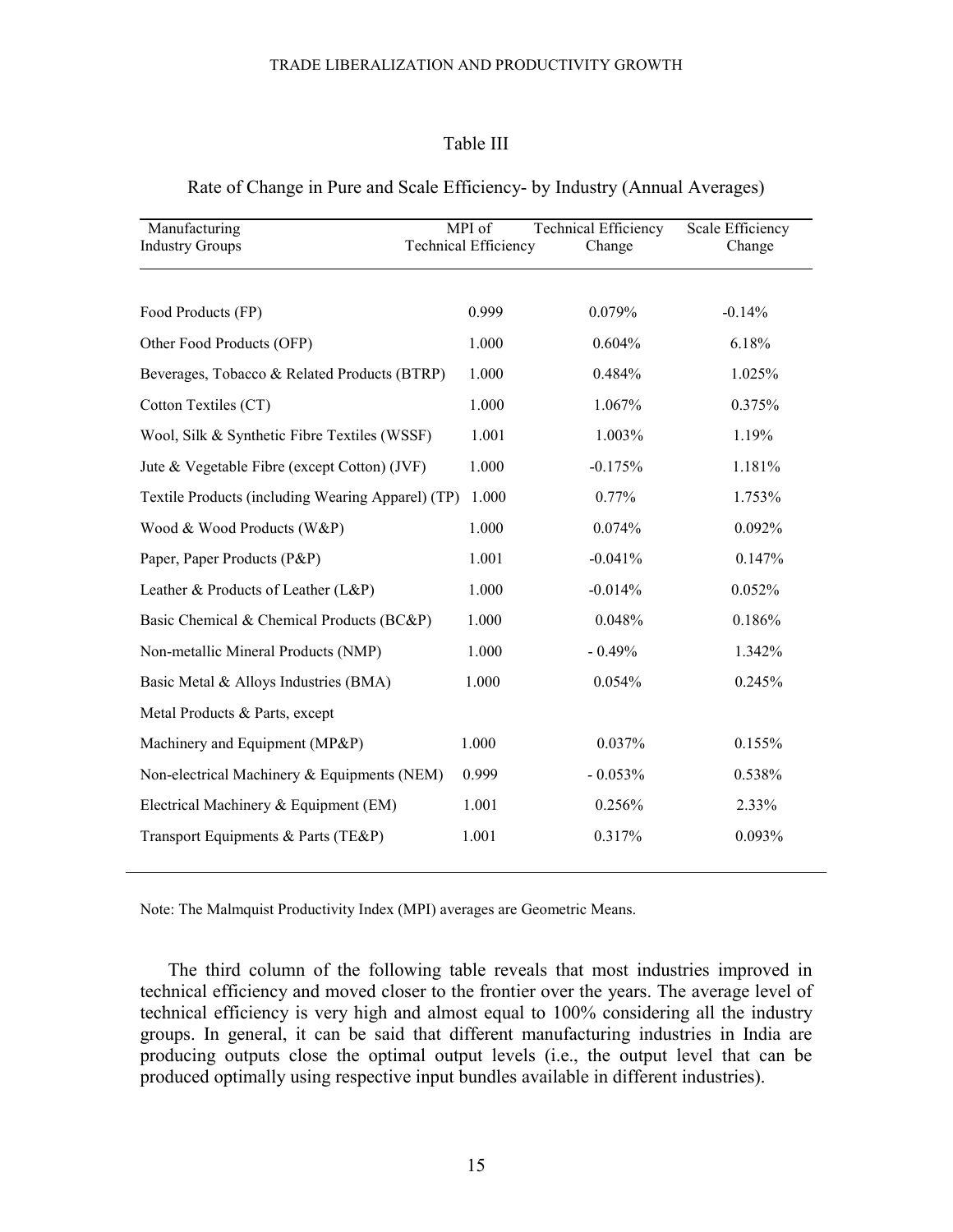- (i) JVF, (ii)P&P, (iii)L&P, (iv)NMP, (v) NEM- these industry groups already moved to the cent percent efficiency level and there is almost no scope for further improvement in their efficiency level.
- Industry groups which have little scope for improvement in technical efficiency, since their efficiency levels are already close to  $100\%$ , are  $(i)FP$ ,  $(ii)W\&P$ ,  $(iii)BC\&P$ ,  $(iv)MP\&P$ ,  $(v)TP$ . Some level of improvement in technical efficiency is possible for (i)CT, (ii)WSSF, (iii)OFP, (iv)BTRP, (v)EM and (vi)TE&P industries.
- Interestingly, for BMA industry a very low level of technical efficiency change is apparently suggesting little scope for improvement, it does not represent the true situation, because for this industry group, technical regress is reported over the years indicating lowering down of the production frontier.

To analyze wide variation in productivity growth of different manufacturing industry groups as seen in Table I, the regression analysis is performed in order to find out the factors responsible for it. In this context one of the purpose of this empirical study is to investigate the impacts that trade liberalization has on TFPG considering different manufacturing industries of India, keeping in mind that the effect of trade liberalization on a specific industry will jointly depend on changes in trade-related variables and industrial characteristics of that particular industry. The average annual productivity growth rate is taken as dependent variable and as explanatory variables for this exercise some policy variables, depicting the instances of trade liberalization and some other variables representing the structure of the industry are considered.

# IV. FACTORS BEHIND PRODUCTIVITY GROWTH – APPLICATION OF REGRESSION ANALYSIS

This section presents the results of regression analysis applied to analyze the variation in TFPG of different industry groups.

 Productivity Growth Rates (PGR) are computed for seventeen industry groups during 1980-81 to 2001-02 and treated as dependent variable. The regression equations contain the following variables-

 $PGR_{it} = F(Y/N_{it}, CR_{it}, K/L_{it}, NP_{it}, W_{it}, LNW_{it}, DELW_{it}, ERP_{it}, ICR_{it}, IPR_{it} REER_{it}, u_{it})$ 

where i denotes the ith firm of an industry and  $t =$  time period. Total number of Indian industries  $= 17$ .

Here, output per factory  $(Y/N)$  is taken as a measure of firm size, giving an idea of scale of operations also. Theoretically there are two broad ways by which firm size affects industrial performance. With capacity diversification, a larger firm can be able to exploit economies of scale and generate higher TFPG relative to smaller firms. Alternatively, since size is correlated with market power (Shepherd (1986)) and market power helps to develop X-inefficiencies, it can lead to relatively inferior performance (Leibenstein (1966)).Therefore, theory does not show any bias toward larger firm or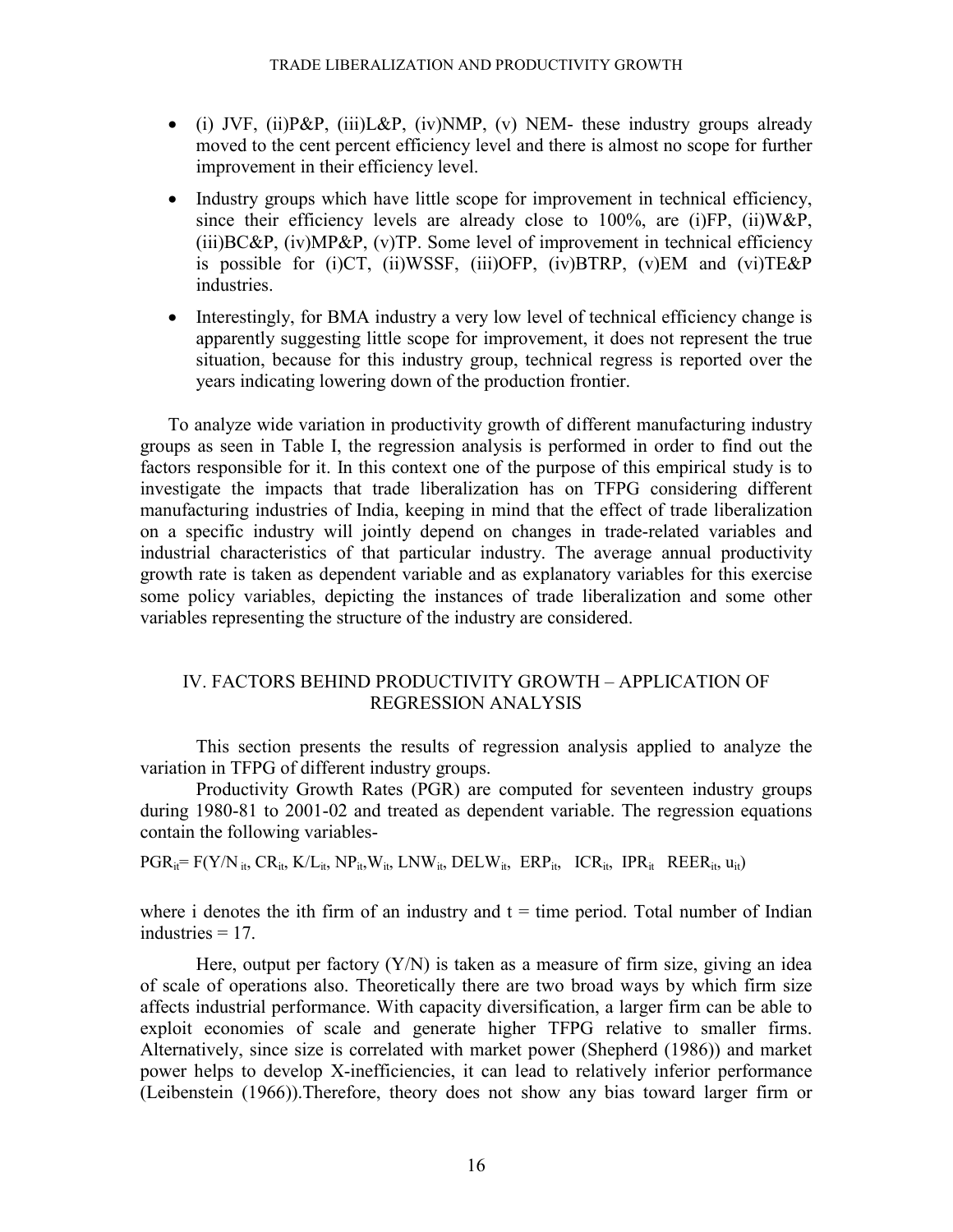smaller firm to enhance TFPG rate. The perusal of the empirical literature on this issue [Mukherjee (1963), Randy (1990), Ahluwalia (1991), Majumder (1997), Urata and Kawai (2002), Biesebroeck (2005), Stierward and Yong (2005), Castany et al (2007), Yadav (2007)] suggests that these studies vary both with respect to choice of the indicators specifying firm size<sup>7</sup> and the conclusions arrived at regarding the positive, negative or no impact of firm size on TFPG.

Concentration ratio (CR) of a particular industry group captures the effect of market structure on TFPG. A negative influence of CR is expected by some researchers because competition may lead to cost consciousness and drive for technological advancement. Others may point out the advantages of big size, secured market and expect a positive association between CR and TFPG. The conclusion from the empirical literature also varies and does not provide us a single answer [Kendrick (1973), Katz (1969)]. To compute industrial CR the present paper uses Gini-Hirschman coefficient of industrial concentration, captured by the formula:

 $GH=$ 2 1 ∑ = *n*  $\sum_{i=1}^{n} Y_{it}$ , where  $Y_{it}$  = market share of ith firm in period t.

Capital-labor ratio (K/L) serves as technological variable. The conventional capitallabor ratio gives an idea about the relative degree of mechanization. Normally, it is expected that there exists positive relationship between K/L and TFPG.

 (Non-production) employee per production worker (NP) is also a technological variable and is related to the composition of work force. A higher number of employees per worker generally signify a higher degree of bureaucratic control within the firm that can hinder productivity. Besides, recruitment of non-production employees is quite often a response to the political pressure by the party in power to provide employment of its party cadres. These political employees are more likely to hinder productivity. Such a line of reasoning postulated a negative relation between NP and TFPG<sup>8</sup>. On the other hand, a positive relation between NP and TFPG indicates that the combination of work force is just right to operate efficiently and to promote growth in TFP of different industries.

 Real wage (W) and change in real wage rate (LNW or DELW) both are considered as determinants of TFPG. If W is sufficiently high for any industry group then skilled workers can be attracted towards that industry and considering skill as a positive determinants of TFPG, it can be argued that as W increases through the involvement of skilled workers in the production process productivity can increase. It may also be possible that TFPG is associated with changes in real wage rate. This justifies the inclusion of LNW or DELW in the regression process.

 $\overline{a}$ 

 $<sup>7</sup>$  Alternative measures of firm size, used by the researchers, are- number of workers, log value of sales,</sup> assets of the firm, amount of intermediate inputs, capital stock per factory etc.

<sup>&</sup>lt;sup>8</sup> Ray (1997) observed preponderance of non-production workers hinder productivity increases of different Indian States and Union Territories.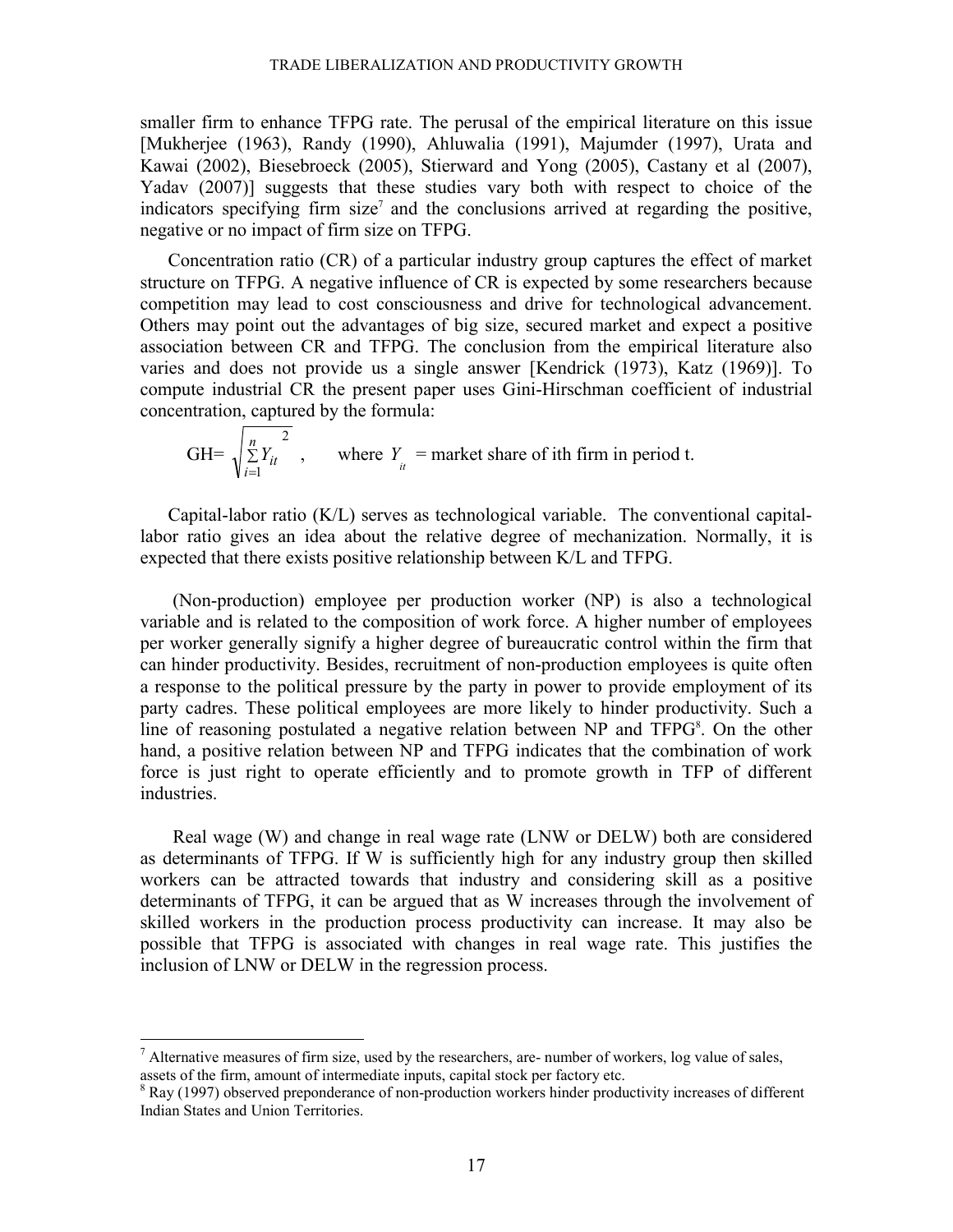The variables which are included to grab the effect of trade liberalization on performance of industrial productivity are Effective Rate of Protection (ERP), Import Coverage Ratio (ICR), Import Penetration Ratio (IPR) and Real Effective Exchange Rate (REER). The data for ERP, ICR and IPR is taken from Das (2003). ERP measures the distortion due to tariff on input and final output prices and thus measures the protection to domestic factors of production. The concept of ERP is discussed by Meade (1951) and extensively defined by Johnson (1960) and Corden (1966).

 According to Corden, ERP is the percentage excess of domestic value added, vis-àvis world value added (considering tariff and other barriers).

Therefore,  $\text{ERP}_j = (VA_j^* - VA_j)/VA_j$ 

Where  $ERP_j = Effective Rate of Protection of the jth product$ 

 $VA_i^*$  = Value added of the final product j at free trade prices

 $VA<sub>i</sub>$  = Value added of the final product j at tariff distorted prices

 The expected relationship between ERP and TFPG is negative implying that with reduction in ERP productivity growth enhances through increased competitive pressure on domestic industry.

ICR quantifies the change in non-tariff barriers over time by industries. In tune with Das (2003), ICR is defined as

$$
C_j = \frac{\sum D_i M_i}{\sum M_i}
$$

Where  $D_i$  (dummy variable) = 1 if product is listed under banned/restricted, limited

 permissible, canalized i.e., affected by non-tariff barriers

= 0 if product is listed under OGL or free i.e., not affected

by non-tariff barriers

j stands for a particular industry group and i represents a product line within that particular industry group.

 $M_i$  = the value of imports of the ith product which is subject to non-tariff barriers.

IPR captures the effect of both tariff and non-tariff barriers and also the effect of shifting of products from restricted list into free product's category. IPR is expressed as the ratio of industry imports  $(M_j)$  to domestic availability  $(D_j)$  for industry j. Domestic availability is defined as production  $(P_j)$  plus imports  $(M_j)$  minus exports  $(X_j)$ 

i.e, 
$$
IPR_j = \frac{M_j}{D_j} = \frac{M_j}{P_j + M_j - X_j}
$$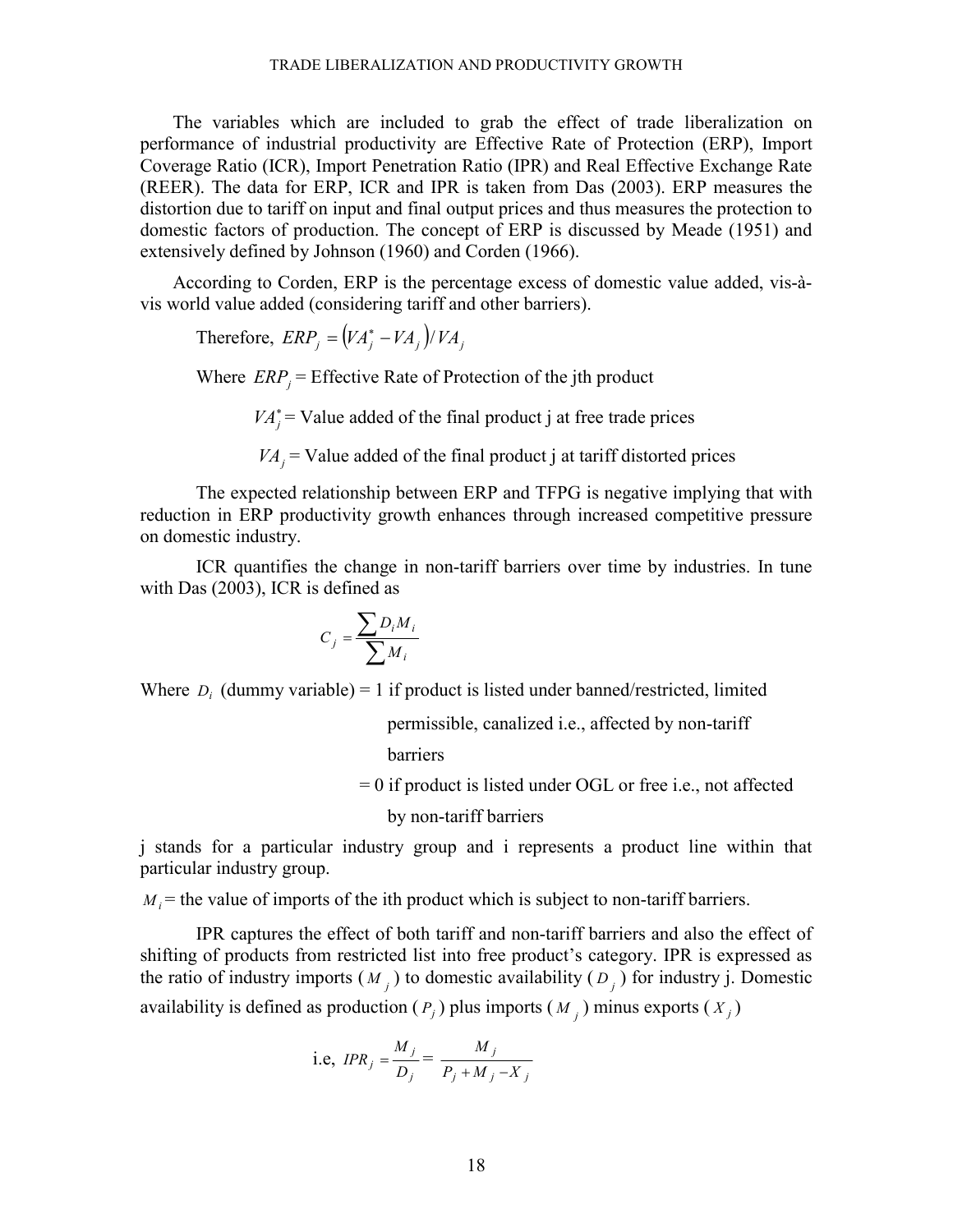A priori expectation would be to expect a negative relation between ICR (and IPR) with TFPG. Negative and significant coefficient of ICR signifies that with lowering of non-tariff barriers, there emerges a boosting up effect on imports and through more capitalistic and sophisticated technology; the industry group may acquire TFPG over the years. On the other hand, negative and significant coefficient of IPR can be justified as follows. The combined effect of both - lowering of tariff and shifting of products from restricted list to OGL or free category products in turn increases imports so that imported goods become cheaper to producers. As a result, there is reduction in production cost due to adoption of imported technology and capital goods (both are qualitatively better). The whole process leads to the enhancement of TFPG of concerned industry group.

 Finally, REER has been taken from the publication of Reserve Bank of India (*Hand Book of Statistics on Indian Economy)*. The index of REER is thirty-six country bilateral trade-based weights with  $1985 = 100$  as base<sup>9</sup>. REER is included as an explanatory variable because of the following reason. With the lowering of tariff and non-tariff barriers, domestic market became very much exposed to import competition. Since there is a negative relation between ERP and TFPG, a positive relation should be expected between REER and TFPG implying that appropriate adjustment in REER may be helpful to reduce relative cost of imported capital goods that supports technological progress. The openness to foreign competition forces the existing firms within the industry group to improve their technical efficiency. All these, in turn, initiate TFPG of the particular industry group.

 On the other hand, a depreciation of REER may counter-effect the reduced import barriers. In reality, after the economic reform the favorable effect of reduction in ERP appears to be counterbalanced partially due to the depreciation in REER in the postreform period. So to capture the effects of trade reforms on productivity, REER should be taken as one of the determinants of TFPG and the coefficient of REER is expected to be positive to promote TFPG of different manufacturing.

Note that, regressions of PGR on all the explanatory variables taken together; can face a possibility of multicollinearity since there is clear possibility of either K/L and NP or ICR, IPR, REER to be correlated among them.

So various regressions have been tries out considering different combinations of explanatory variables. None of the regressions includes K/L and NP simultaneously or ICR, IPR and REER together at a time.

## *Analysis of Regression Results*

Figures presented in Table IV yield the following observations.

The coefficient of firm size  $(Y/N)$  is positive and statistically significant at 5%, 10% level for L&P, EM industries respectively and at 10% (one tail) level for BMA and P&P industries, implying that increase in firm size may foster TFPG of these industry groups. The industry BTRP shows negative coefficient of Y/N but not statistically significant.

 9 For detail methodology, refer Reserve Bank of India Bulletin, July 1993, pp. 967-969.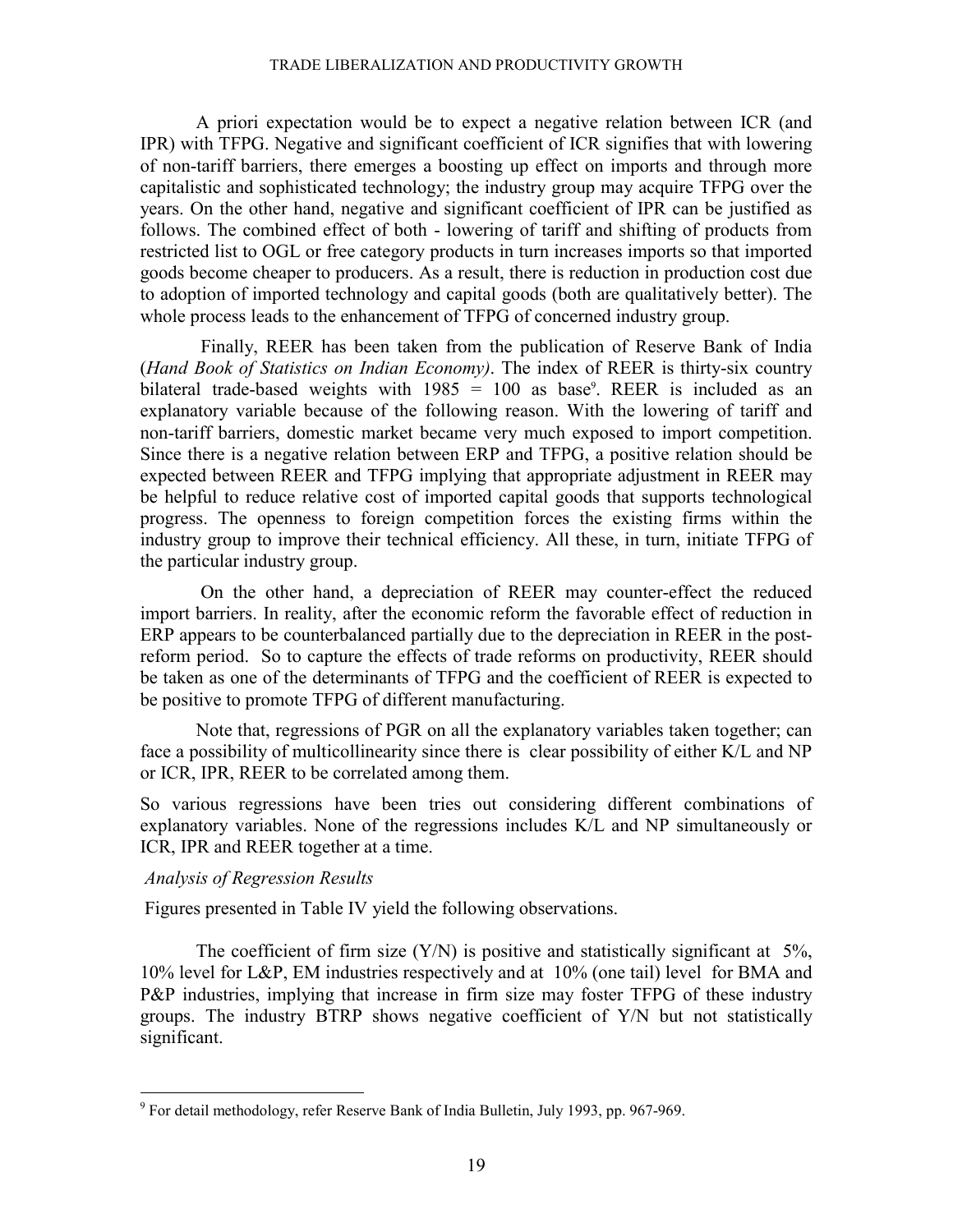The coefficient of Concentration ratio (CR) is positive and statistically significant at 10% level for MP&P and 10% (one tail) level for FP, W&P, P&P industry groups, signifying the advantages of big size, clustering of firms and market security over the years, lead to enhance the growth process of TFP, whereas, CR has no significant impact on TFPG of BC&P and TE&P industries although the first shows positive and the second shows negative coefficients of CR.

The coefficient of capital-labor ratio  $(K/L)$  is positive for the group P&P at 1% level of significance and for TP and W&P industries with very low level of significance such as 18% and 15% respectively. It may be argued that with reduction in non-tariff barriers and effective rate of protection, there is a decrease in relative cost of imported capital goods; as a result, there is a rise in capital-labor ratio supporting the technological progress and which in turn, facilitates TPFG of respective industry groups.

But there are some industry groups such as, CT, BMA, NEM and EM industries; which exhibit negative and statistically significant impact of K/L on respective TFPG. For these four industry groups, the visual inspection of data on K/L reveals that K/L remains more or less stagnant over the time thus failing to have any positive significant impact on TFPG of respective industries.

The coefficient of (non-production) employees per production worker (NP) is negative and statistically significant at 1% for MP&P industry and 10% for BC&P, 10% (one tail) for TE&P industries. It can be argued that reduction of internal bureaucracy by lowering the number of (non-production) employees can be resulted to increase in TFPG. On the other hand, the sole industry group-OFP captures positive impact of NP on TFPG with statistical significance of 10 %( one tail). Here NP helps to increase in TFPG of the industry group because the combination of non-production employees and production worker is effective to foster TFPG. P&P industry exhibits negative coefficient of NP, but the significance level is very low at about 18%.

Increase in real wage (W) may have a favorable effect on TFPG of P&P and FP industries, because the coefficient of W is positive and statistically significant at 1% and 10% level respectively. The coefficient of W is negative and statistically significant at 10% (one tail) for solely TE&P signifying a negative association between W and TFPG. OFP exhibit negative but insignificant effect of W on TFPG.

The coefficient of change in real wage rate (LNW or DELW) is positive and statistically significant at 1% level for P&P; 5% level for NEM; 10% level for BTRP; and 10% (one tail) for CT industry groups, implying that these industry groups were paying lower wages to the workers compared to the others, when the concerned industries started production. Then they increased the wage rate gradually and skilled workers are hired by them thus enhancing the TFPG through the passage of time. On the other hand, the coefficient of LNW or DELW is negative and significant at 1% level for TP, W&P, and 10% level for EM and L&P, 10% (one tail) for BMA and BC&P industries. Therefore, for TP, W&P, EM L&P and BC&P industries it can not be claimed that growth in TFP has been due to increase or change in real wage rate.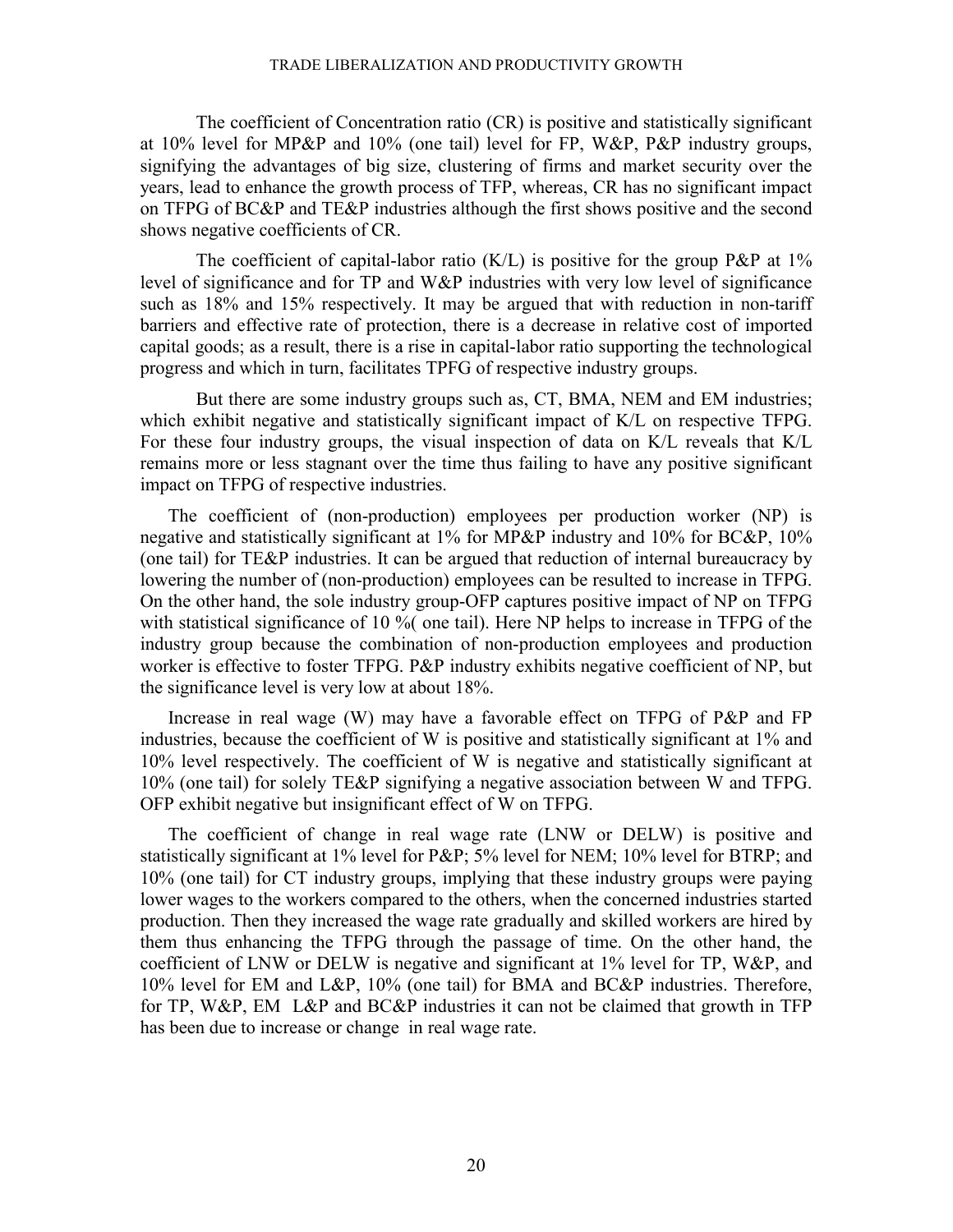## TABLE IV

| Manufacturing Industry<br>Groups   | Y/N      | CR              | K/L                    | NP              | W               | <b>LNW</b>      | <b>DELW</b>              | ERP        | <b>ICR</b> | <b>IPR</b>         | <b>REER</b>          | $R^2$ |
|------------------------------------|----------|-----------------|------------------------|-----------------|-----------------|-----------------|--------------------------|------------|------------|--------------------|----------------------|-------|
| Food Products (FP)                 |          | 3.778           | $-34.957$              |                 | 2.820           |                 |                          |            |            |                    | 0.0086               | 0.325 |
|                                    |          | (1.997)<br>**** | $(-1.489)$<br>******** |                 | (2.502)<br>$**$ |                 |                          |            |            |                    | (2.502)<br>$***$     |       |
| Other Food Products (OFP) 4.150    |          |                 |                        | 17.988          | $-8.580$        |                 |                          |            |            |                    |                      | 0.193 |
|                                    | (0.999)  |                 |                        | (1.898)<br>**** | $(-1.013)$      |                 |                          |            |            |                    |                      |       |
| Beverages, Tobacco                 | $-0.021$ |                 | $-3.516$               |                 |                 |                 | 2.269                    |            |            |                    |                      | 0.209 |
| & Related Products (BTPR) (-0.134) |          |                 | $(-0.347)$             |                 |                 |                 | (2.042)<br>***           |            |            |                    |                      |       |
| Beverages, Tobacco                 |          | $-2.606$        | $-22.847$              |                 |                 |                 | 2.939                    |            |            |                    |                      | 0.264 |
| & Related Products (BTRP)          |          | $(-0.972)$      | $(-1.108)$             |                 |                 |                 | (2.293)<br>***           |            |            |                    |                      |       |
| Cotton Textiles (CT)               |          |                 | $-74.720$              |                 |                 | 1.625           |                          | $-0.293$   |            | -3303.080          |                      | 0.288 |
|                                    |          |                 | $(-2.320)$<br>***      |                 |                 | (1.967)<br>**** |                          | $(-0.892)$ |            | $(-1.801)$<br>**** |                      |       |
| Textile Products (TP)              |          |                 | 16.061                 |                 |                 |                 | $-2.582$                 | $-0.068$   | 0.197      |                    |                      | 0.510 |
| (including Wearing Apparel         |          |                 | (1.401)<br>**********  |                 |                 |                 | $(-3.704)$<br>$^{\star}$ | $(-0.137)$ | (0.254)    |                    |                      |       |
| Wood & Wood Products (W&P)         |          | 2.771           | 46.774                 |                 |                 |                 | $-2.917$                 |            |            |                    | 0.008                | 0.455 |
|                                    |          | (1.664)<br>**** | (1.497)<br>*******     |                 |                 |                 | $(-3.477)$<br>*          |            |            |                    | (1.427)<br>********* |       |

## DETERMINANTS OF PRODUCTIVITY GROWTH (Dependent Variable: Productivity Growth Rate (PGR))

Notes: § Each estimated equations include a constant term.

İ

- ¶ Y/N=output per factory; CR= concentration ratio; K/L= capital-labor ratio; NP= non-production) employees to production workers; W= real wage; LNW, DELW= change in real wage; ERP= effective rate of protection; ICR= import coverage ratio; IPR= import penetration ratio; REER= real effective exchange rate.
- ‡ Figures in parentheses are t-ratios. \*- Significant at 1%, \*\*- Significant at 5%, \*\*\*- Significant at 10%,

\*\*\*\*- Significant at 10% (one tail), \*\*\*\*\*- Significant at 12%, \*\*\*\*\*\*- Significant at 14%,

- \*\*\*\*\*\*\*-Significant at 15%, \*\*\*\*\*\*\*\*- Significant at 16%, \*\*\*\*\*\*\*\*\*- Significant 17%,
- \*\*\*\*\*\*\*\*\*\*- Significant at 18%.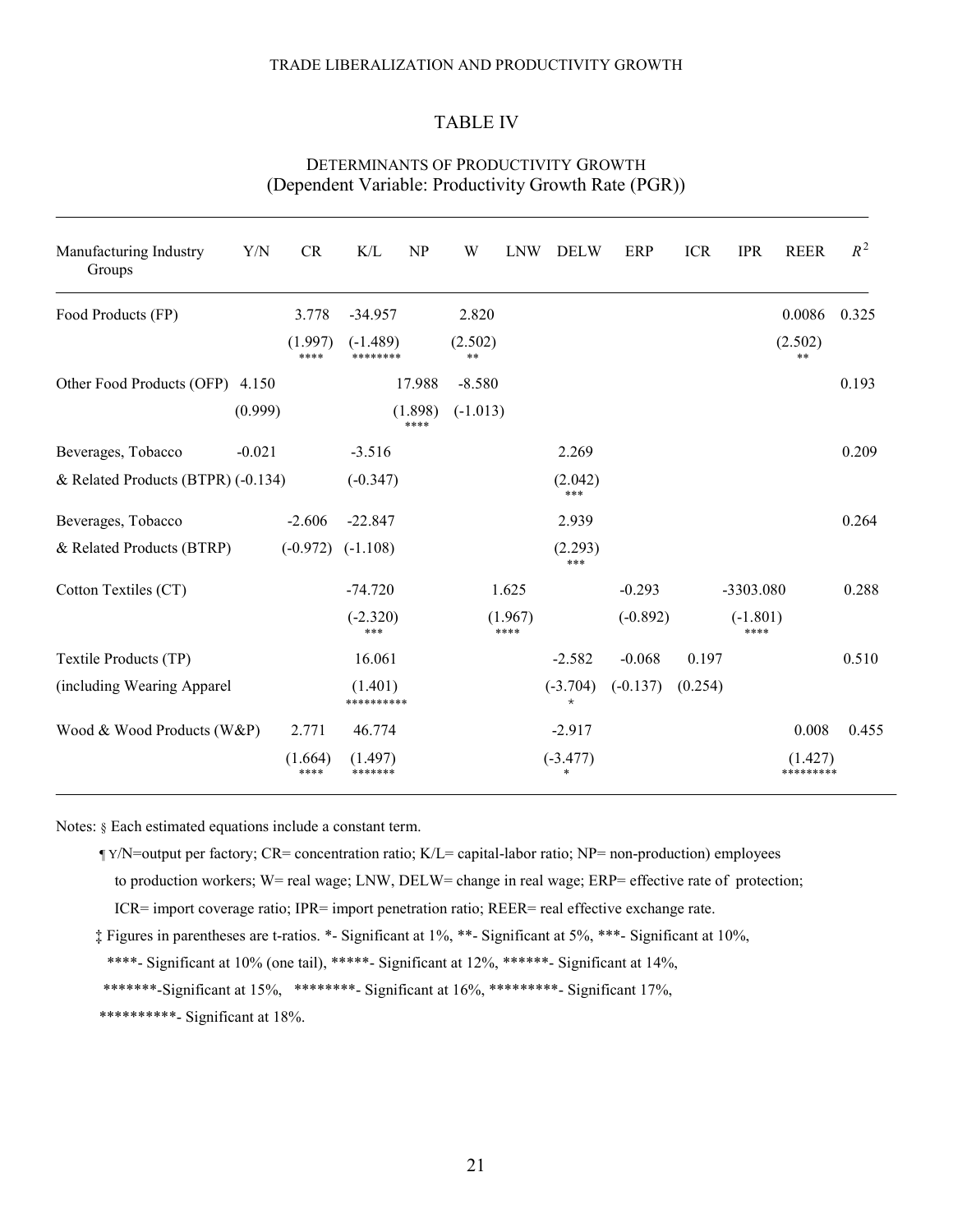# TABLE IV (Contd.)

| Manufacturing Industry<br>Groups | Y/N            | <b>CR</b>       | K/L<br>NP               | W       | <b>LNW</b>         | <b>DELW</b> | ERP        | <b>ICR</b>             | <b>IPR</b>        | <b>REER</b>    | $R^2$ |
|----------------------------------|----------------|-----------------|-------------------------|---------|--------------------|-------------|------------|------------------------|-------------------|----------------|-------|
| Paper, Paper Products (P&P)      |                | 3.836           | 40.597                  |         |                    | 1.799       |            |                        |                   | 0.008          | 0.870 |
|                                  |                | (1.720)<br>**** | (4.073)                 |         |                    | (9.129)     |            |                        |                   | (2.180)<br>*** |       |
| Paper, Paper Products (P&P)      |                | 5.344           | $-9.651$                | 1.849   |                    |             |            |                        |                   | 0.121          | 0.781 |
|                                  |                | (1.905)<br>**** | $(-1.414)$<br>********* | (4.874) |                    |             |            |                        |                   | (2.145)<br>*** |       |
| Leather & Products               | 2.663          |                 | $-25.621$               |         | $-0.908$           |             | 0.324      | $-2.502$               |                   |                | 0.377 |
| of leather (L&P)                 | (2.591)<br>*** |                 | $(-0.786)$              |         | $(-2.082)$<br>**** |             | (0.939)    | $(-1.493)$<br>******** |                   |                |       |
| Leather & Products               | 2.672          |                 | $-34.209$               |         | $-0.998$           |             |            | $-1.350$               |                   |                | 0.338 |
| of Leather (L&P)                 | (2.610)<br>**  |                 | $(-1.098)$              |         | $(-2.356)$<br>***  |             |            | $(-1.187)$             |                   |                |       |
| Basic Chemical &                 |                | 3.759           | $-11.316$               |         | $-0.736$           |             | $-0.222$   |                        | $-158.990$        |                | 0.382 |
| Chemical Products (BC&P)         |                | (0.976)         | $(-2.575)$<br>***       |         | $(-1.745)$<br>**** |             | $(-0.997)$ |                        | $(-2.575)$<br>*** |                |       |

# DETERMINANTS OF PRODUCTIVITY GROWTH (Dependent Variable: Productivity Growth Rate (PGR))

Notes: §Each estimated equations include a constant term.

- ¶ Y/N=output per factory; CR= concentration ratio; K/L= capital-labor ratio; NP= non-production) employees to production workers; W= real wage; LNW, DELW= change in real wage; ERP= effective rate of protection; ICR= import coverage ratio; IPR= import penetration ratio; REER= real effective exchange rate.
- ‡ Figures in parentheses are t-ratios. \*- Significant at 1%, \*\*- Significant at 5%, \*\*\*- Significant at 10%, \*\*\*\*- Significant at 10% (one tail), \*\*\*\*\*- Significant at 12%, \*\*\*\*\*\*- Significant at 14%, \*\*\*\*\*\*\*-Significant at 15%, \*\*\*\*\*\*\*\*- Significant at 16%, \*\*\*\*\*\*\*\*\*- Significant 17%, \*\*\*\*\*\*\*\*\*\*- Significant at 18%.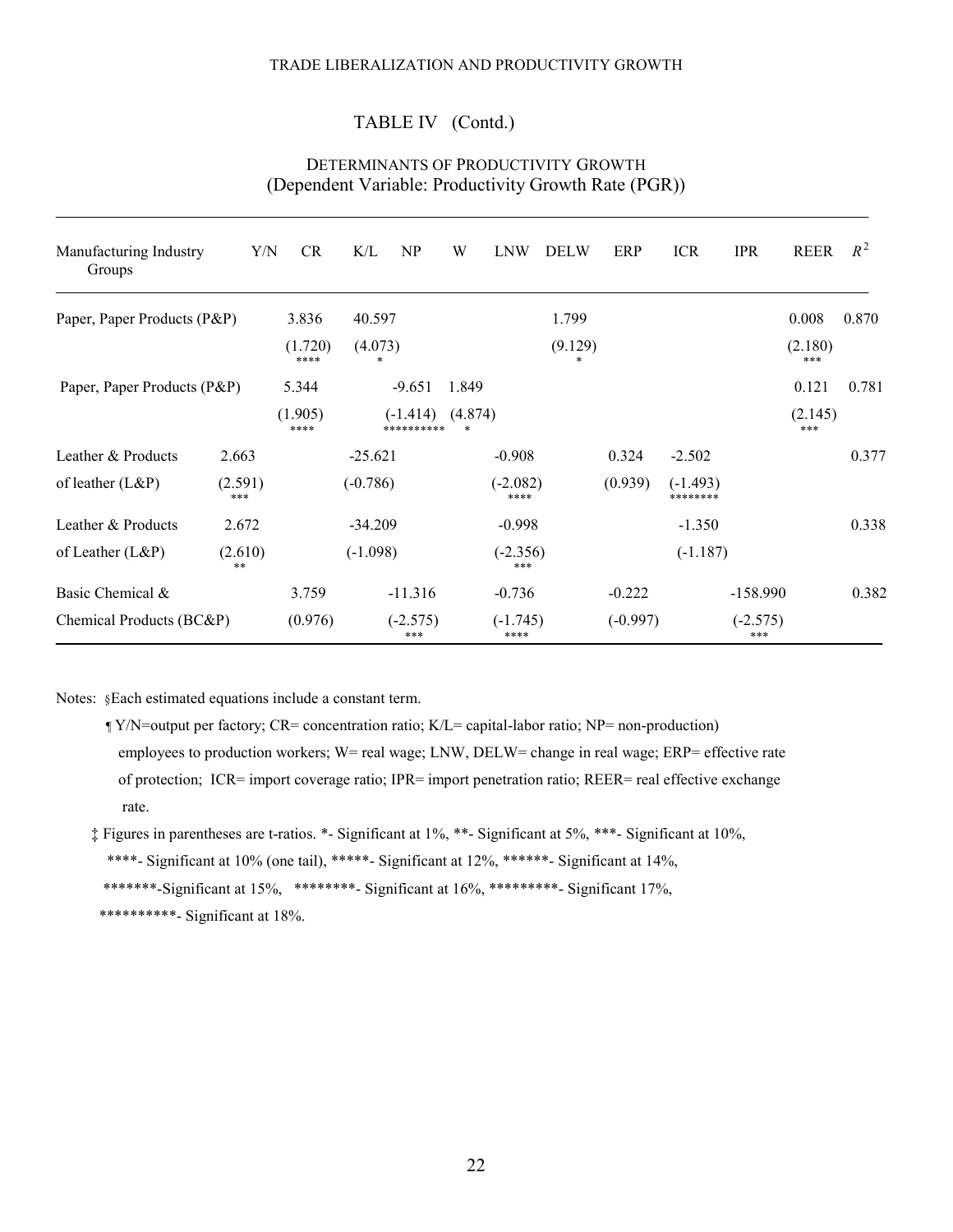# TABLE IV (Contd.)

# DETERMINANTS OF PRODUCTIVITY GROWTH (Dependent Variable: Productivity Growth Rate (PGR))

| Manufacturing Industry<br>Groups | Y/N             | <b>CR</b>      | K/L                  | NP                 | W                  | <b>LNW</b>      | <b>DELW</b>        | ERP                  | <b>ICR</b> | <b>IPR</b>             | <b>REER</b>     | $R^2$       |
|----------------------------------|-----------------|----------------|----------------------|--------------------|--------------------|-----------------|--------------------|----------------------|------------|------------------------|-----------------|-------------|
| Basic Metal & Alloys (BMA) 0.299 |                 |                | $-7.476$             |                    |                    |                 | $-2.535$           | $-0.320$             | 0.140      |                        |                 | 0.510       |
|                                  | (1.856)<br>**** |                | $(-3.026)$<br>$\ast$ |                    |                    |                 | $(-1.909)$<br>**** | $(-1.563)$<br>****** | (0.877)    |                        |                 |             |
| Metal Products & Parts (MP&P)    |                 | 4.598          |                      | $-33.940$          |                    |                 |                    | $-0.263$             |            | $-418.782$             |                 | 0.485       |
|                                  |                 | (2.409)<br>*** |                      | $(-3.329)$         |                    |                 |                    | $(-3.593)$           |            | $(-2.135)$<br>***      |                 |             |
| Non-electrical Machinery         |                 |                | $-58.319$            |                    |                    | 0.990           |                    | $-0.354$             |            |                        |                 | 0.008 0.569 |
| & Equipments (NEM)               |                 |                | $(-4.180)$<br>$\ast$ |                    |                    | (2.786)<br>$**$ |                    | $(-1.643)$<br>*****  |            |                        | (2.060)<br>**** |             |
| <b>Electrical Machinery</b>      | 0.881           |                | $-24.038$            |                    |                    |                 | $-2.041$           | $-0.102$             |            | $-557.724$             |                 | 0.466       |
| $&$ Equipment (EM)               | (2.274)<br>***  |                | $(-1.831)$<br>****   |                    |                    |                 | $(-2.067)$<br>***  | $(-0.606)$           |            | $(-1.482)$<br>******** |                 |             |
| <b>Transport Equipments</b>      |                 | $-0.430$       |                      | $-13.354$          | $-0.585$           |                 |                    | $-0.851$             |            |                        |                 | 0.322       |
| & Parts (TE&P)                   |                 | $(-0.960)$     |                      | $(-1.724)$<br>**** | $(-1.890)$<br>**** |                 |                    | $(-1.815)$<br>****   |            |                        |                 |             |

Notes: §Each estimated equations include a constant term.

 ¶ Y/N=output per factory; CR= concentration ratio; K/L= capital-labor ratio; NP= non-production) employees to production workers; W= real wage; LNW, DELW= change in real wage; ERP= effective rate of protection; ICR= import coverage ratio; IPR= import penetration ratio; REER= real effective exchange rate.

‡ Figures in parentheses are t-ratios. \*- Significant at 1%, \*\*- Significant at 5%, \*\*\*- Significant at 10%,

\*\*\*\*- Significant at 10% (one tail), \*\*\*\*\*- Significant at 12%, \*\*\*\*\*\*- Significant at 14%,

\*\*\*\*\*\*\*-Significant at 15%, \*\*\*\*\*\*\*\*- Significant at 16%, \*\*\*\*\*\*\*\*\*- Significant 17%,

\*\*\*\*\*\*\*\*\*\*- Significant at 18%.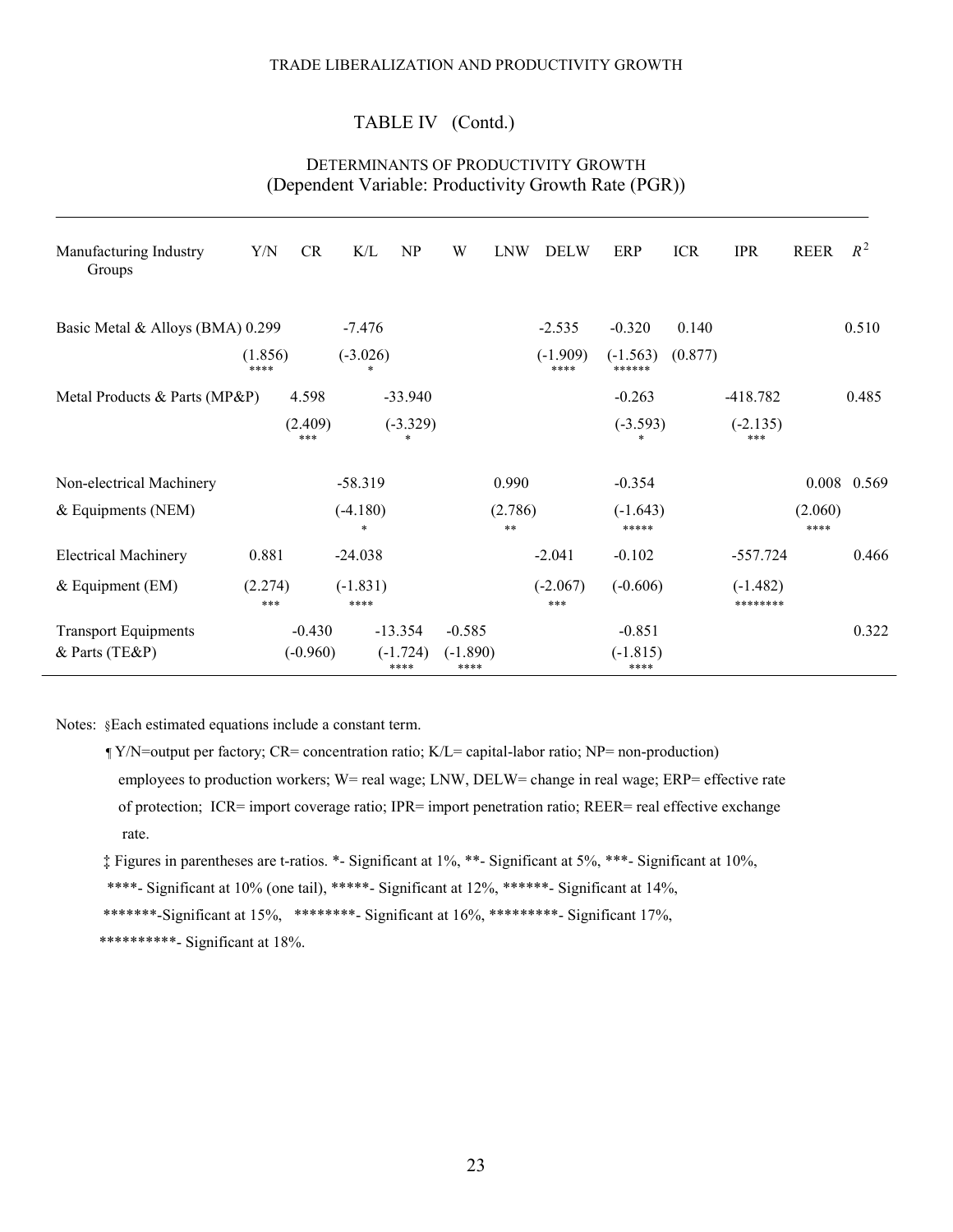Coming to the trade-related variables it can be said that the variable representing import liberalization is Effective Rate of Protection (ERP) and the coefficient of ERP is consistently negative for the industry groups for which it appeared in the regression specification. The coefficient is statistically significant at 1% level for MP&P and 10% (one tail) for TE&P and 12% for NEM industries implying that with reduction in ERP productivity growth enhances through increased competitive pressure on domestic industry.

 Other variables capturing trade policy reforms are Import Coverage Ratio (ICR) and Import Penetration Ratio (IPR). EM and L&P industries show negative coefficient of ICR but the significance level is as low as 16% for each of them. The coefficient of ICR is positive but statistically insignificant for TP and BMA industries. The coefficient of IPR is negative and statistically significant at 10% (one tail) for CT; 10% level for BC&P and MP&P industries. Negative and significant coefficient of ICR and IPR signifies TFPG of the concerned industries over the years. EM industry experiences negative and statistically insignificant coefficient of IPR.

 The coefficient of Real Effective Exchange Rate (REER) is statistically significant at 10% for FP and P&P industries and 10% (one tail) for NEM industry. For W&P the coefficient of REER is positive and the significance level is as low as 17%. To realize the effect of reduction in ERP on TFPG, the coefficient of REER is expected to be positive and it is rightly so for the above industry groups. Actually, depreciation in REER will offset the effects of tariff reduction.

To sum up, the results of the regressions is very much industry specific, which in turn, places the need for formulating industry-specific policies for enhancing TFPG of Indian manufacturing industries, keeping in mind that the variables explaining TFPG, as well as the responsiveness of TFPG to those particular significant factors vary across different industry groups. Impact of trade-related variables on TFPG does not indicate any significant adverse effect of import liberalization on productivity growth of different industries. Rather there are indications that a lowering of tariff and realistic adjustment of real effective exchange rate may have contributed positively to Total Factor Productivity Growth of different manufacturing industries.

#### V. CONCLUSION

The present paper tries to explain the intra-industrial differences in TFPG, considering some trade-related variables along with other determinants of TFPG, bearing in mind that the effect of trade liberalization on a specific industry group will jointly depend on movement of trade related variables and industrial characteristics of that particular industry group. Further most of the earlier studies, related to the analysis of TFPG, commented on the effect of any explanatory variable considering aggregate industrial sector. But given the fact that there exists high degree of intra-industrial disparity, it is expected that no single explanation for variation in TFPG of each industry group at disaggregated level will hold true. Rather, factors explaining the variation in TFPG and also its responsiveness regarding each factor will vary across different industries. The present paper add the literature in this direction by explaining the variation in TFPG at disaggregated level of manufacturing industries of India in view of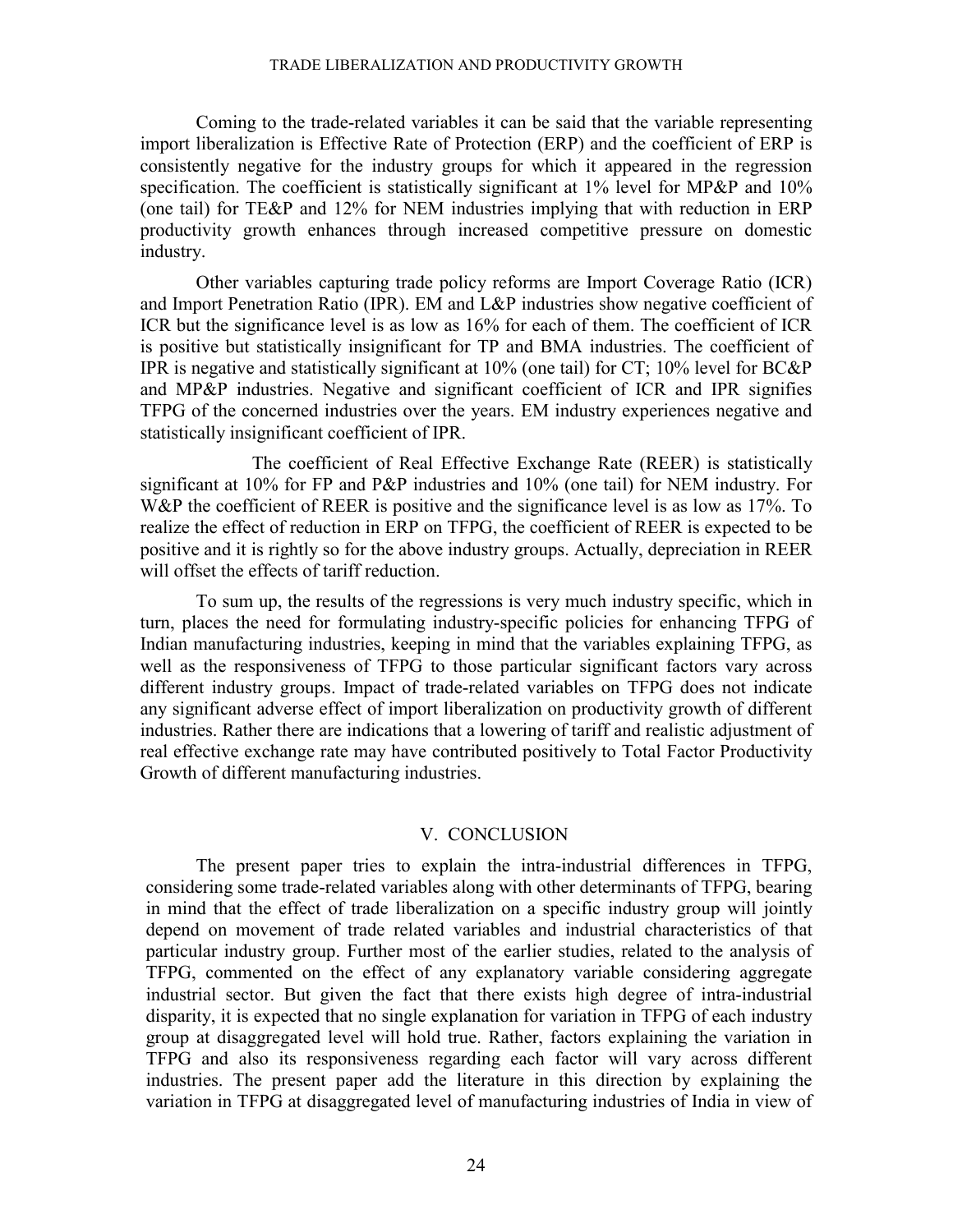the differences in inter-industrial structure and highlighting the role of trade-related factors. The use of non-parametric approach of DEA to measure TFPG has certain advantages over the parametric approach in the sense that no assumption is required regarding functional relationship between input and output, but this non-parametric approach remained largely unexploited till date. To measure the TFPG of different manufacturing industry groups, a two-stage DEA-based procedure is applied, where OLS estimation is used in second stage to explain the variation in TFPG of concerned industry group. According to Banker and Natarajan (2008), such a method yields consistent estimates of the impact of contextual variable and also significantly outperforms the parametric method. From 1980-81 to 2001-2002, considering 17 industry groups, the average TFPG is reported as 3.90% per annum. Decomposition of MPI into technical change, technical efficiency change and scale efficiency change reveals that technical change is the prime driving-force of productivity increase. Highest productivity growth is achieved by Manufacture of Wood and Wood Products, which is basically due to technical progress. The sole industry group- Basic Metal and Alloys Industry experiences technical regress. Out of 17 industry groups 16 show positive value of scale efficiency change (only one group exhibits negative value) implying movement towards the most productive scale size.

Considering the variables, defining industrial characteristics, the present paper reopens the old debate between firm size and productivity growth at disaggregate level with evidence from Indian manufacturing industries in a set up where the variables capturing industrial structure and also trade liberalization are included to explain the variation in TFPG and the productivity is measured by DEA. The results of the analysis exhibit that firm size has positive and significant impact on TFPG of Leather Industry; Electrical Machinery Industry; Basic Metal & Alloys Industry. Clustering of firms over the years may lead to TFPG of Food Industry; Wood, Wood Products Industry; Paper, Paper Products Industry and Metal Products Industry, whereas, big size, secured market lead to TFPG of Beverages and Tobacco Industry. The two technological variables considered here are capital-labor ratio and (non-production) employees per production worker. The coefficient of capital-labor ratio is expected to be positive and the effect is vividly captured by Paper, Paper Products Industry and the effect is significant at a very low level for Textile Products; Wood, Wood Products Industry Groups. A reduction of internal bureaucracy due to lower number of non-production employees per production worker can be resulted to increase in TFPG of Metal Products; Basic Chemical and Transport Equipment Industry Groups. On the other hand, the right combination of work-force is operating in Other Food Products Industry thus helping TFPG.

Increase in real wage can enhance the growth process of TFP of Paper, Paper Products Industry and Food Industry. Positive change in real wage rate has favorable, significant effect on TFPG of Paper, Paper Products Industry; Beverages, Tobacco Industry; Non-electrical Machinery Industry; Cotton Textile Industry.

 Regarding the effect of trade liberalization on TFPG of different industries, the impacts of trade-related factors like ERP, ICR, IPR and REER on TFPG are very much industry specific.

Effective Rate of Protection (ERP) represents a proxy measure of import liberalization and negative coefficient of ERP implies lowering of ERP has favorable effect on TFPG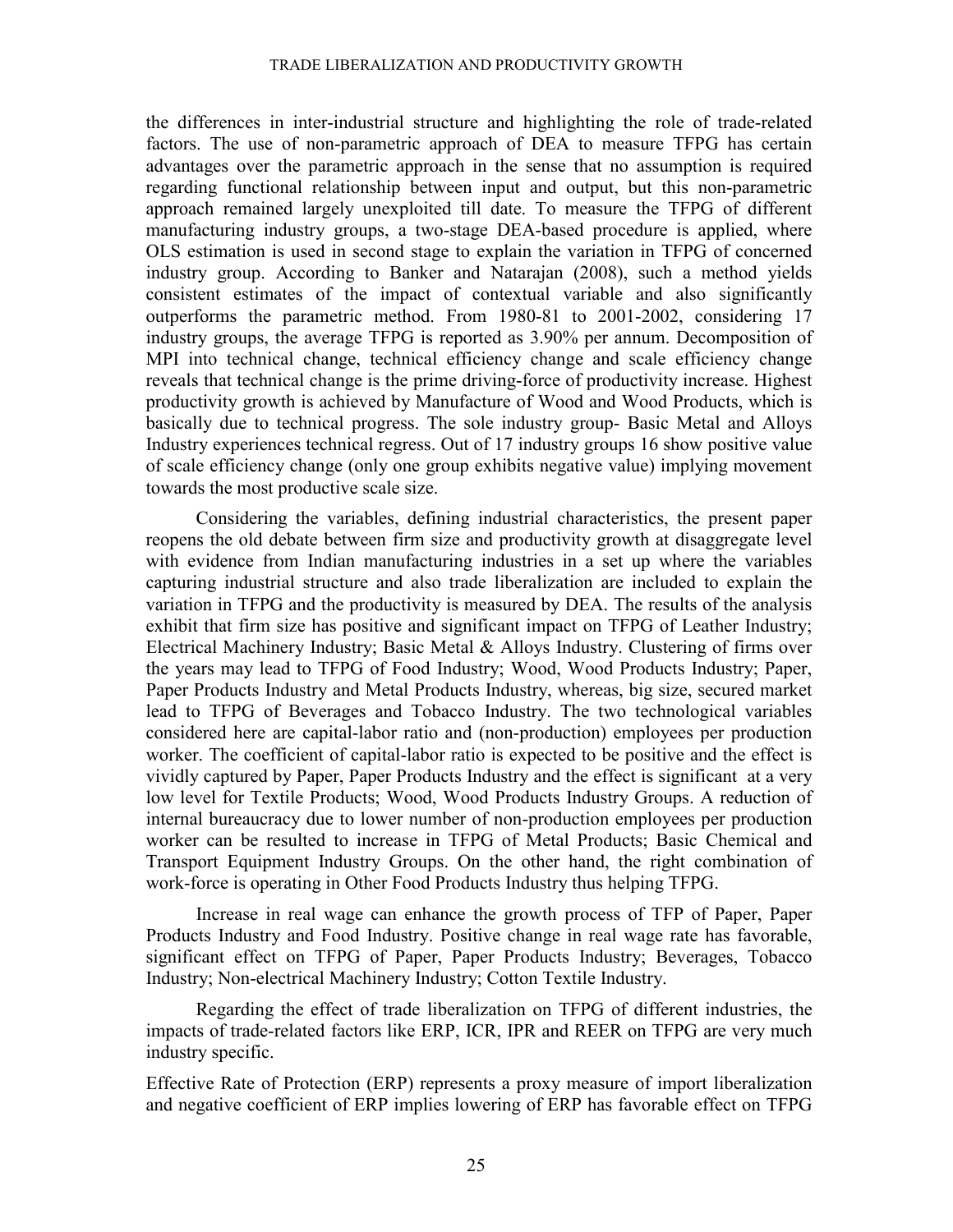as shown by two industry groups - Metal Products Industry and Transport Industry. Reduction in ICR and fall in IPR signify that imported goods become cheaper leading to greater access on more capitalistic and sophisticated technology, cost of production may fall and industry groups may enhance their TFPG over the years. Negative and significant coefficient of Import Coverage Ratio (ICR) is exhibited by Electrical Machinery Industry whereas; three industry groups namely, Cotton Textile, Basic Chemical and Metal Products Industries experience negative and significant coefficient of Import Penetration Ratio (IPR). The coefficient of Real Effective Exchange Rate (REER) is expected to be positive throughout the regressions and it happens so for four industries - Food Products Industry; Paper, Paper Products Industry; Non-electrical Machinery Industry whereas; the significance level is low for Wood, Wood Products Industry. Notably, with change in each of these variables the magnitude and responsiveness of TFPG vary across industries.

Analysis regarding the relationship between trade-related variables and TFPG broadly reports that lowering of tariff, non-tariff barriers, shifting of products from restricted list to OGL category and realistic adjustment of real effective exchange rate may have contributed positively to Total Factor Productivity Growth of different manufacturing industries. So it can be said that the effects of trade-related variables on TFPG of different industries are definitely felt and the impact of trade liberalization do not indicate any significant adverse effect on productivity growth of Indian manufacturing industries.

 The whole analysis reveals that there is great heterogeneity in TFP performance across industry groups and there exists intra-industrial differences in the determinants of TFPG also. The relationship is different not only with respect to sign condition but also to the extent to which the factors can influence TFPG. All the observations, in turn, place the need for formulating industry-specific policies for enhancing Total Factor Productivity Growth of Indian manufacturing sector.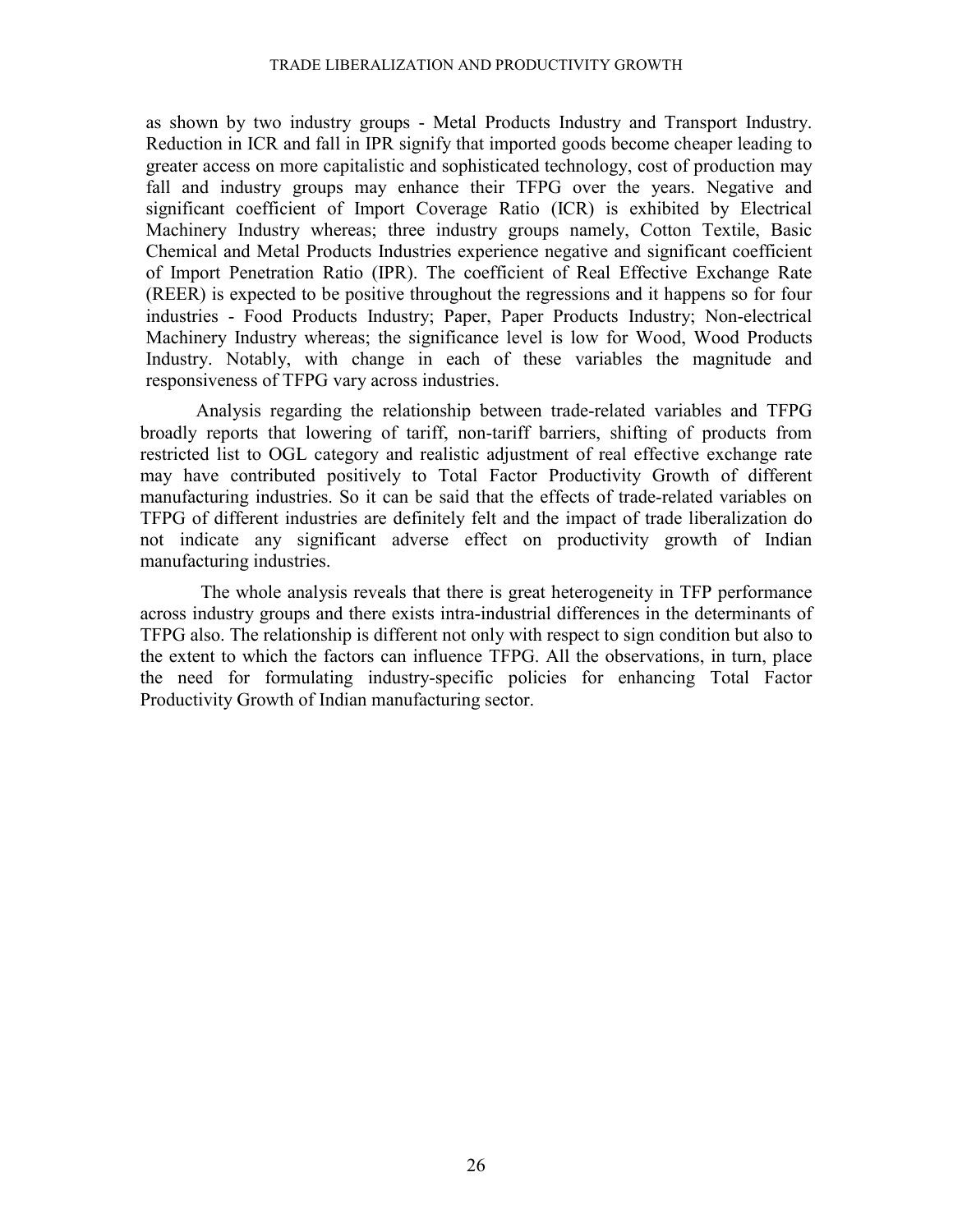## **REFERENCES**

Abramovitz, Moses.1956. "Resources and Output Trends in United States since 1870." *American Economic Review*. Vol. 46: 5-23.

Ahluwalia, Isher Judge.1985. *Industrial Growth in India (Stagnation since Mid-Sixties)*. Oxford University Press.

\_\_\_\_\_\_\_\_.1991. *Productivity Growth in Indian Manufacturing Industr*. Oxford University Press.

Bagchi, Amiya Kumar.1998. "Studies on the Economy of West Bengal since Independence". *Economic and Political Weekly*, November 2: 2973-78.

Balakrishnan, Pulapre, and K. Pushpangadan.1994. "Total Factor-Productivity Growth in Manufacturing Industry: A fresh Look". *Economic and Political Weekly,*  29, No. 31:2028-35.

\_\_\_\_\_\_\_\_\_\_\_.1998. "What Do We Know about Productivity Growth in Indian Industry?" *Economic and Political Weekly* 33, Nos. 33-34:2241-46.

\_\_\_\_\_\_\_\_\_\_\_. 2002. "TFPG in Manufacturing: The 80s Revisited." *Economic and Political Weekly* 37, No. 4:323-25.

Balakrishnan, Pulapre; K. Pushpangadan; and M. Suresh Babu.2000. "Trade Liberalization and Productivity Growth in Manufacturing: Evidence from Firm-level Panel Data", *Economic and Political Weekly* 35, No.41: 3679-82.

Banerjee, Asit.1975.*Capital Intensity and Productivity in Indian Industry,* Oxford University Press, Delhi.

Banker, Rajiv D; Abraham Charnes; and William W. Cooper.1984. "Some Models for Estimating Technical and Scale Efficiencies in Data Envelopment Analysis." *Management Science*, 30, No. 9: 1078-92.

Banker, Rajiv D, and Ram Natarajan. 2008. "Evaluating Contextual Variables Affecting Productivity Using Data Envelopment Analysis." *Operations Research*. Vol. 56, No. 1: 48-58.

Barbone, Luca; Domenico Junior Marchetti; and Stefano Paternostro. 1999. "Structural Adjustment, Ownership Transformation and Size in Polish Industry." *The World Bank Policy Research Working Paper Series no*.1624.

Biesebroeck, Johannes Van. 2005. "Firm Size Matters: Growth and Productivity Growth in African Manufacturing." *Economic Development and Cultural Change*, Vol. 53, No. 3:545-583.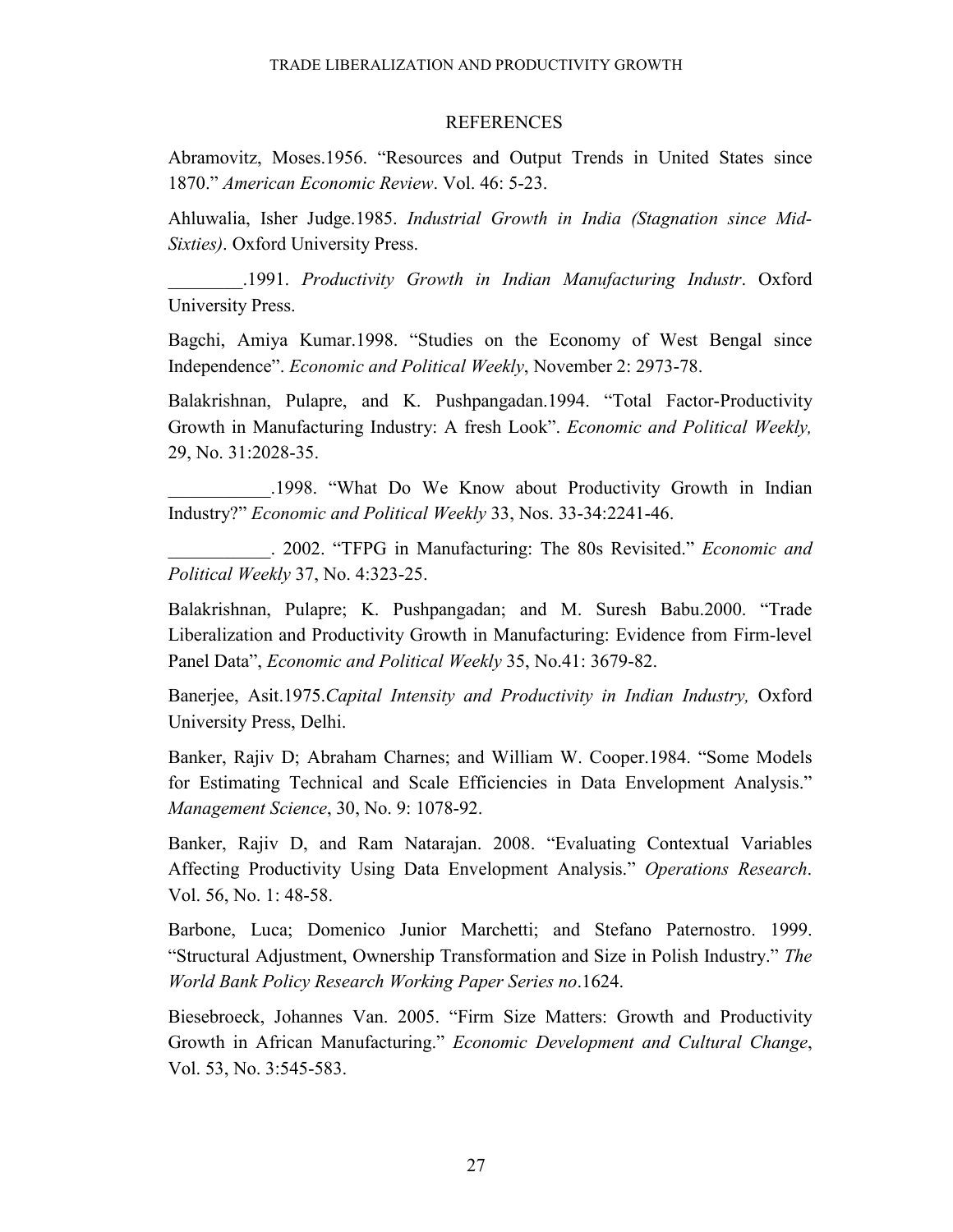Laia. Castany; Enrique L*o*′ pez-Bazo; and Rosina Moreno.2005. "Differences in Total Factor Productivity across Firm Size: A Distributional Analysis." 45<sup>th</sup> Congress of the European Regional Science Association, August 23-27, Vrije Universiteit, Amsterdam.

Chenery, Hollis; Sherman Robinson; and Moshe Syrquin.1986. *Industrialization and Growth: A Comparative Study*. Oxford University Press.

Douglas, W. Caves; Laurits R. Christensen; and W. Erwin Diewert.1982. "The Economic Theory of Index Numbers and the Measurement of Input, Output and Productivity."*Econometrica*, Vol. 50, No.6:1393-1414.

Central Statistical Organisation (Kolkata): *Annual Survey of Industries-Summary Results for Factory Sector*: Different Issues.

Charnes, Abharam; William W. Cooper; and Edwardo L. Rhodes.1978*.* "Measuring the Efficiency of Decision- Making Units." *European Journal of Operational Research*, Vol. 2, No.6:429-44.

Corden, Warner Max.1966. "The Structure of a Tariff System and the Effective Protective Rate." *The Journal of Political Economy*. Vol. 74, No. 3: 221-37.

Datt, Rudder, and K.P.M Sundharam.2003. *Indian Economy*, S Chand and Company Ltd., New Delhi.

Denison, Edward F.1962. "The Source of Growth in the United Sates, and Alternative before US." *Committee of Economic Development*. New York.

\_\_\_\_\_\_\_\_\_.1967. "Why Growth Rates Differ. Post War Experience in Nine Western Countries." *The Brooking Institution*. *Washington, D.C.* 

\_\_\_\_\_\_\_\_\_.1985. "Trends in American Economic Growth: 1929-1982."*The Brooking Institution. Washington, D.C.* 

Denney, Gary D; Melvyn A. Fuss; and Leonard Waverman.1981. "Measurement and Interpretation of Total Factor Productivity in Regulated Industries with an Application of Canadian Telecommunications." in Cowing, T.G. and Stevenson, R.E. (ed.), *Productivity Measurement in Regulated Industries*, Academic Press, London.

Dholakia, Bakul, H. and Ravindra H. Dholakia.1994. "Total Factor Productivity Growth in Indian Manufacturing."*Economic and Political Weekly*. Vol. 29, No. 53: 3342-44.

Das, Deb Kusum.2003. "Quantifying Trade Barriers: Has Production Declined Substantially in Indian Manufacturing", Working Paper no. 105, Indian Council for Research on International Economic Relations, July, 2003.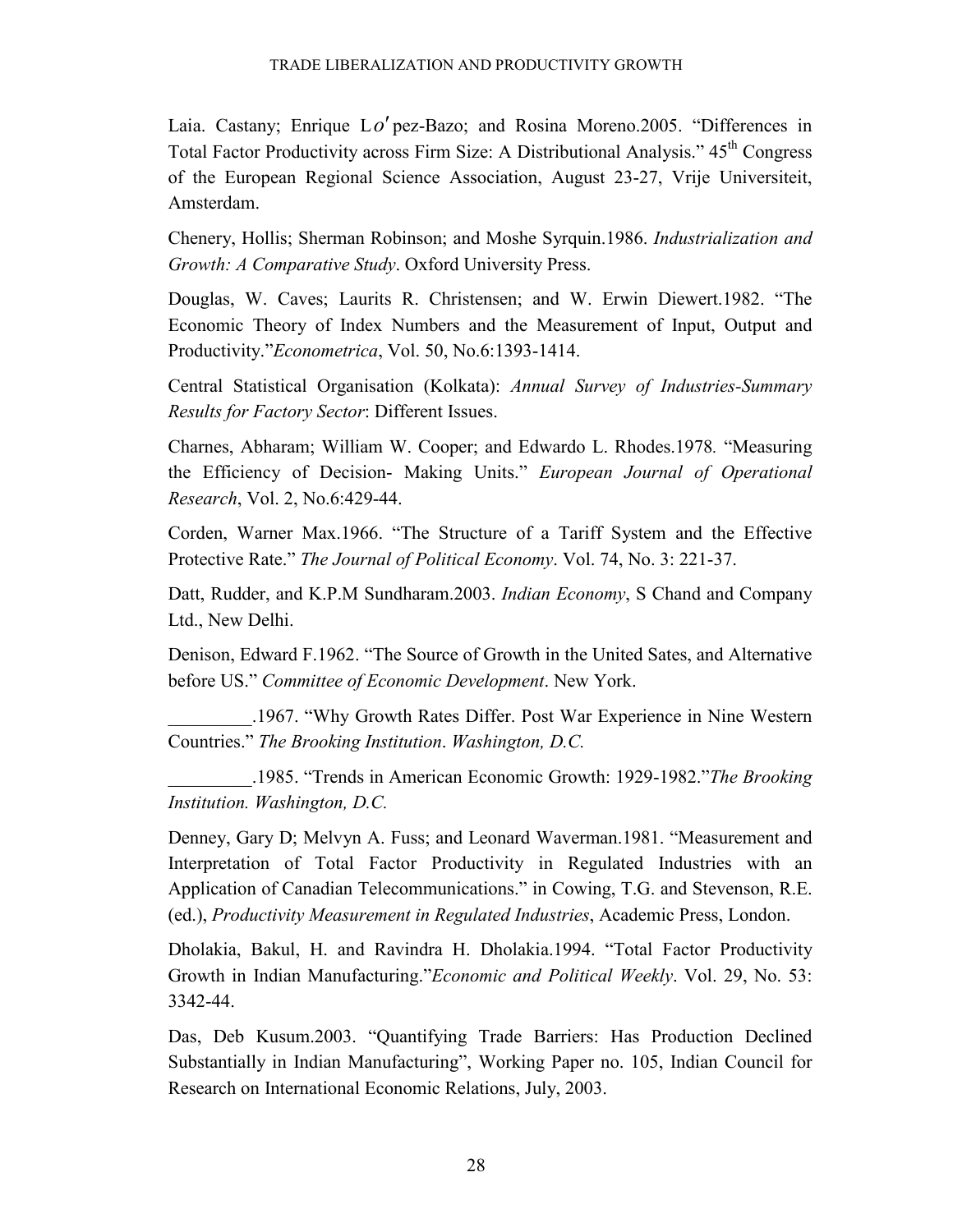\_\_\_\_\_\_\_\_\_.2002. "Trade Liberalization and Industrial Productivity: An Assessment of Developing Country Experiences", ICRIER Working Paper no. 77. New Delhi: Indian Council for Research on International Economic Relations. Available from http://www.icrier.res.in/pdf/deb.pdf.

\_\_\_\_\_\_\_\_. 2008. "Trade liberalization, employment, labor productivity and real wages: A study of the organized manufacturing industry in India in the 1980s and 1990s", *International Labor Organization Asia-Pacific Working Paper Series*, ILO Sub regional office for South Asia, New Delhi, 2008.

Elizabeth, M. Caunett; Mrinal Ghosh; and Christina M.L. Kelton.1994. "Pricing Behavior of United States Manufacturing Industries: A Statistical Study Using Disaggregated Data." *Review of Industrial Organization*. Vol. 9, No. 6: 745-71.

Färe, Rolf; Shawna Grosskopf; Björn Lindgren; and Pontus Roos.1992. "Productivity Changes in Swedish Pharmacies 1980-81: A Non-parametric Malmquist Approach." *Journal of Productivity Analysis*. 3: 85-101.

Färe, Rolf; Shawna Grosskopf; and C.A.Knox Lovell.1994. *Production Frontiers*. Cambridge University Press.

Färe, Rolf; Shawna Grosskopf; Mary Norris; and Zhongyang Zhang.1994. "Productivity Growth, Technical Progress and Efficiency Changes in Industrial Countries." *American Economic Review*. Vol.84, No.1: 66-83.

Fousekis, Panos.2003. "Productivity Growth in the Large-scale Manufacturing of Greece: A Non-parametric Approach." *Global Business and Economic* Review. Vol.5, No. 2: 265-283.

Gangopadhyay, Subhashis, and Wilima Wadhwa.1998. "Economic Reforms and Labour", *Economic and Political Weekly*. Vol. 33, No. 22: L40-L48.

Goldar, Bishwanath.1986. *Productivity Growth in Indian Industry*. Allied Publishers Pvt. Ltd.

\_\_\_\_\_\_\_\_\_\_\_\_. 2006. "Productivity Growth in Indian Manufacturing in the 1980s and 1990s" in Tendulkar S.D., et al. (ed.) *India: Industrialization in a Reforming Economy.* 

Goldar, Bishwanath, and Anita Kumari.2003. "Import Liberalization and Productivity Growth in Indian Manufacturing Industries in the 1990s." *The Developing Economies*. XLI-4: 436-60.

Goyal, Ashima.1996. "Industrial Pricing and Growth Fluctuations: Some Tests." *Economic and Political Weekly*.Vol. 31, No. 48: M54-M62.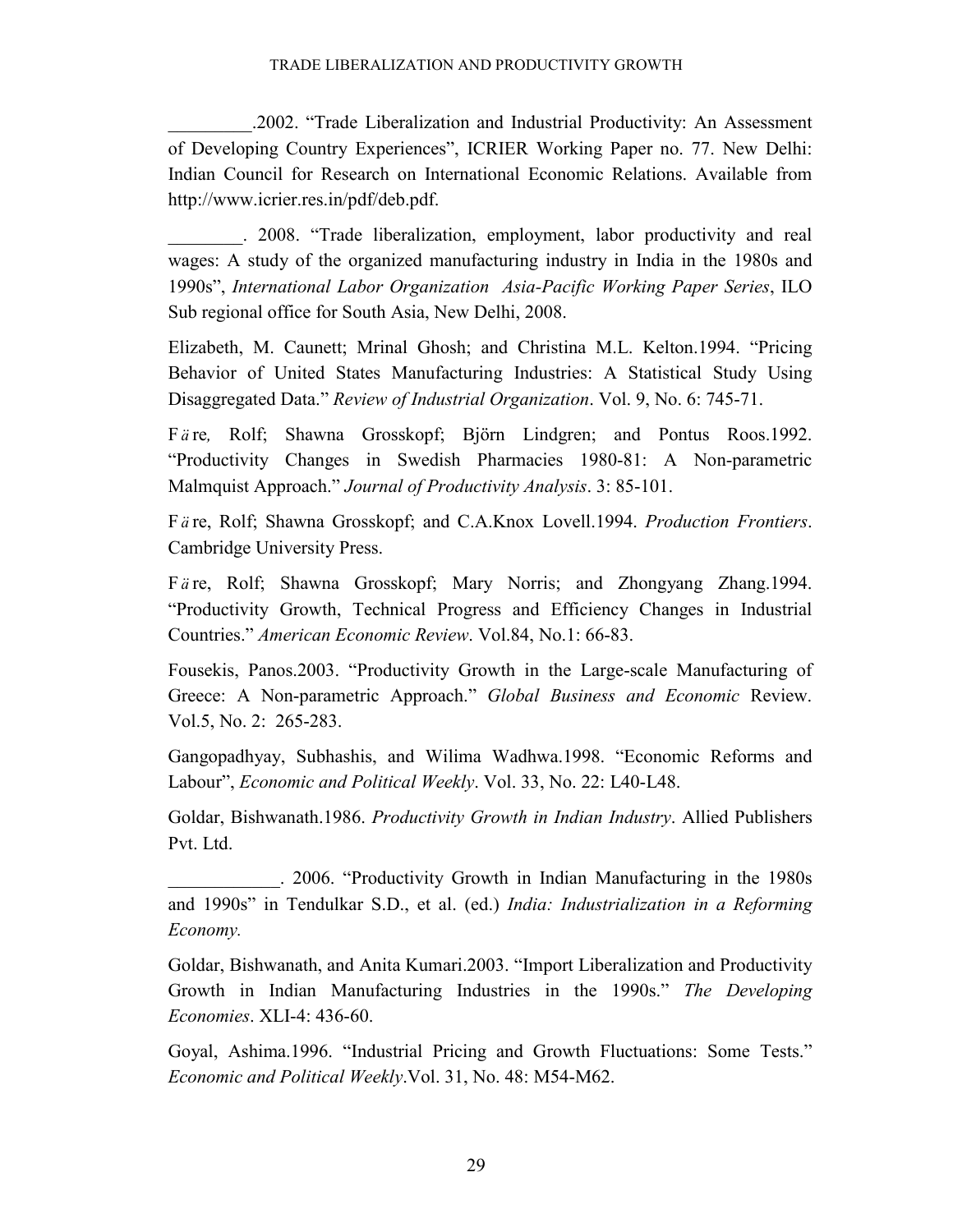Hashim, S.R. and M.M. Dadi.1973. *Capital-output Relations in Indian Manufacturing (1946-64),* M.S. University of Baroda, Baroda.

Johnson, Harry G.1960. "The Cost of Protection and the Scientific Tariff." *The Journal of Political Economy*. Vol.68, No. 4: 327-45.

Katz, Jorge M.1969. *Production Function, Foreign Investment and Growth,* North-Holland Publishing Company, 1969.

Kendrick, John W.1956. "Productivity Trends: Capital and Labor." *Review of Economics and Statistics*. Vol. 38, No. 3: 248-57.

\_\_\_\_\_\_\_\_\_\_\_\_.1973. *Post war Productivity Trends in the United States*. *1947-1969*. NBER. New York. 1973.

Krishna, Pravin, and Devashish Mitra.1998. "Trade Liberalization, Market Discipline and Productivity Growth: New Evidence from India." *Journal of Development Economics*. Vol.56, No.2: 447-62.

Leibenstein, Harvey.1966. "Allocative Efficiency v. "X-efficiency"". *American Economic Review*. Vol. 56, No. 3: 392-415.

Lundvall, Karl; and George Edward Battese.2000. "Firm size, Age and Efficiency: Evidence from Kenyan Manufacturing Firms." *Journal of Development Studies*. Vol. 36, No.3: 146-163.

Madheswaran, S; Liao Hailin; and Rath Badri Narayan.2007. "Productivity Growth of Indian Manufacturing Sector: Panel Estimation of Stochastic Frontier and Technical Inefficiency." *The Journal of Developing Areas*. Vol. 40, No. 2: 35-36.

Mahadevan, Renuka.2002. "A Frontier Approach to Measuring Total Factor Productivity Growth in Singapore's Service Sector." *Journal of Economic Studies*. Vol. 29, Issue 1: 48-58.

Majumder, Sumit Kumar.1997. "The Impact of Size and Age on Firm-level Performance: Some Evidence from India." *Review of Industrial Organization*. Vol. 12: 231-241.

Meade, James Edward. 1951. *Theory of International Economic Policy.* London: Oxford University Press.

Misra, Shiv Kumar, and Vijay K. Puri.2002. *Indian Economy–its Development Experience*, Himalaya Publishing House.

Mitra, Arup.1999. "Total Factor Productivity Growth and Technical Efficiency in Indian Industries." *Economic and Political Weekly*. Vol. 34, No. 31: M98-M105.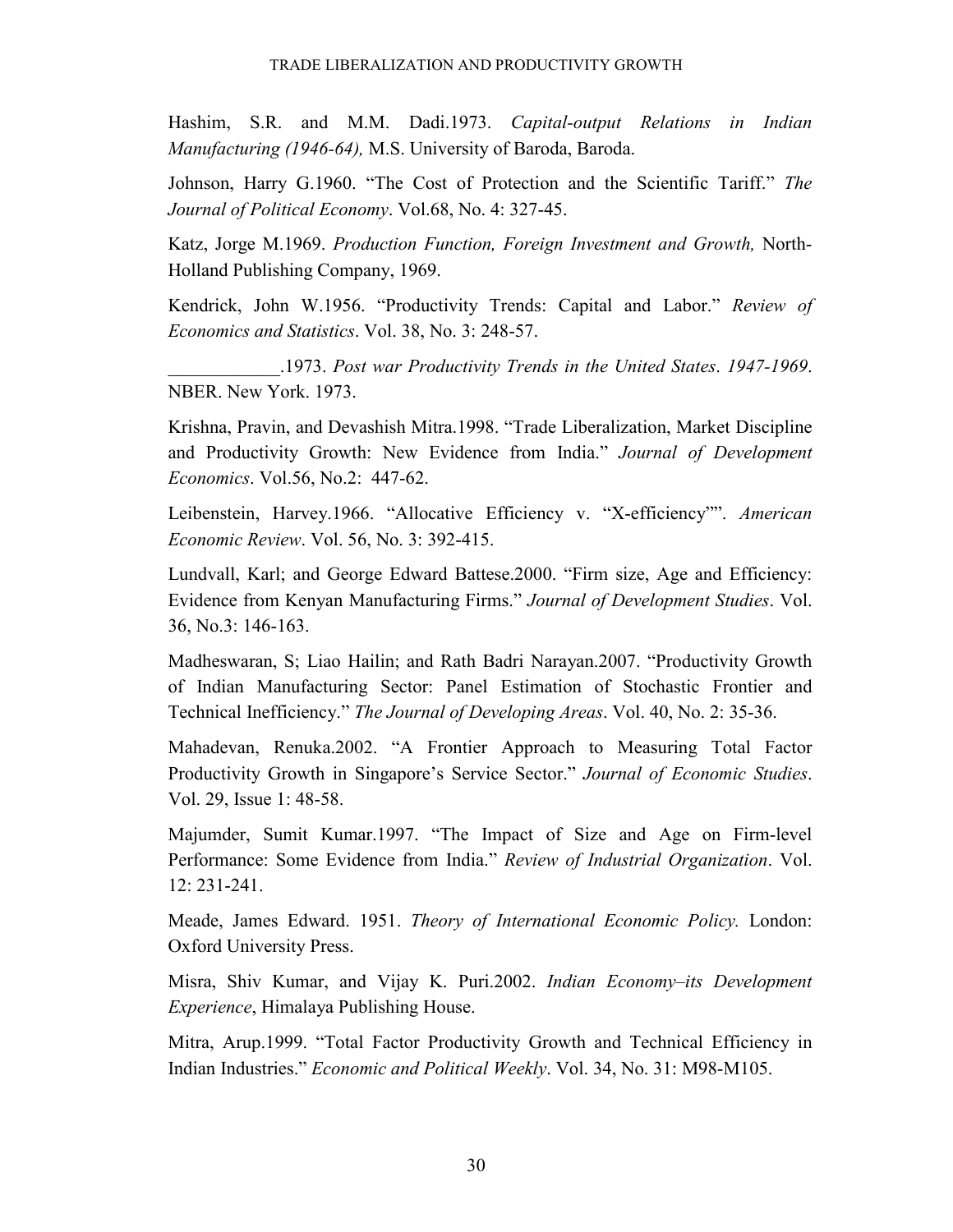Mukerji, G.P.1963. "On Size-productivity Relationship in Indian Industries", *The Journal of Industrial Economics,* Vol. II, No. 2, April 1963, pp.141-159

Nagaraj, Rayaprolu.2003. "Industrial Policy and Performance since 1980: Which Way Now." *Economic and Political Weekly*. Vol.38, No. 35: 3707-15.

Palangkaraya, Alfous; Andreas Stierwald; and Jongsay Yong.2005. "Is Firm Productivity Related to Firm Size and Age? The Case of Large Australian Firms." *The Melbourne Institute of Applied Economic and Social Research*. The University of Melbourne, Revised Version, December 2005.

Pradhan, Gopinath, and Kaustuva Barik.1998. "Fluctuating Total Factor Productivity in India: Evidence form Selected Polluting Industries." *Economic and Political Weekly*.Vol. 34, No.31: M92-M97.

Randy, A. Nelson.1990. "Productivity Growth, Scale Economics and the Schumpeterian Hypothesis." *Southern Economic Journal*. Vol. 57, No. 2: 521-527.

Rao, J. Mohan.1996. "Manufacturing Productivity Growth: Method and Measurement." *Economic and Political weekly*. Vol. 31, No. 44: 2927-36.

\_\_\_\_\_\_\_\_\_\_.1996. "Indices of Industrial Productivity Growth." *Economic and Political weekly*. Vol. 31, No. 49: 3177-88.

Ray, Subhash C.1997. "Regional Variation in Productivity Growth in Indian Manufacturing: A Non-parametric Analysis." *Journal of Quantitative Economics*. Vol. 13, No.1: 74-93.

\_\_\_\_\_\_\_\_\_\_. 2004. *Data Envelopment Analysis: Theory and Technique for Economics and Operation Research*, Cambridge University Press.

Ray, Subhash C, and Evangelia Desli.1997. "Productivity Growth, Technical Progress and Efficiency Changes in Industrialised Countries: Comment." *American Economic Review*. Vol. 85, No. 5: 1033-39.

Saal, David S.2001. "The Impact of Procurement-Driven Technological Change on US Manufacturing Productivity Growth." *Defense and Peace Economics*. Vol.12, No. 6: 537-68.

Shand, R. and S. Bhide.2000. "Sources of Economic Growth, Regional Dimensions of Reforms", *Economic and Political Weekly*, October 14-20.

Shepherd, William G. 1986. "Tobin q and the Sturcture-Preformance Relationship: Comment." *American Economic Review*. Vol. 76: 1205-10.

Solow, Robert M.1957. "Technical Change and the Aggregate Production Function." *Review of Economics and Statistics*. Vol. 39, No. 3: 312-20.